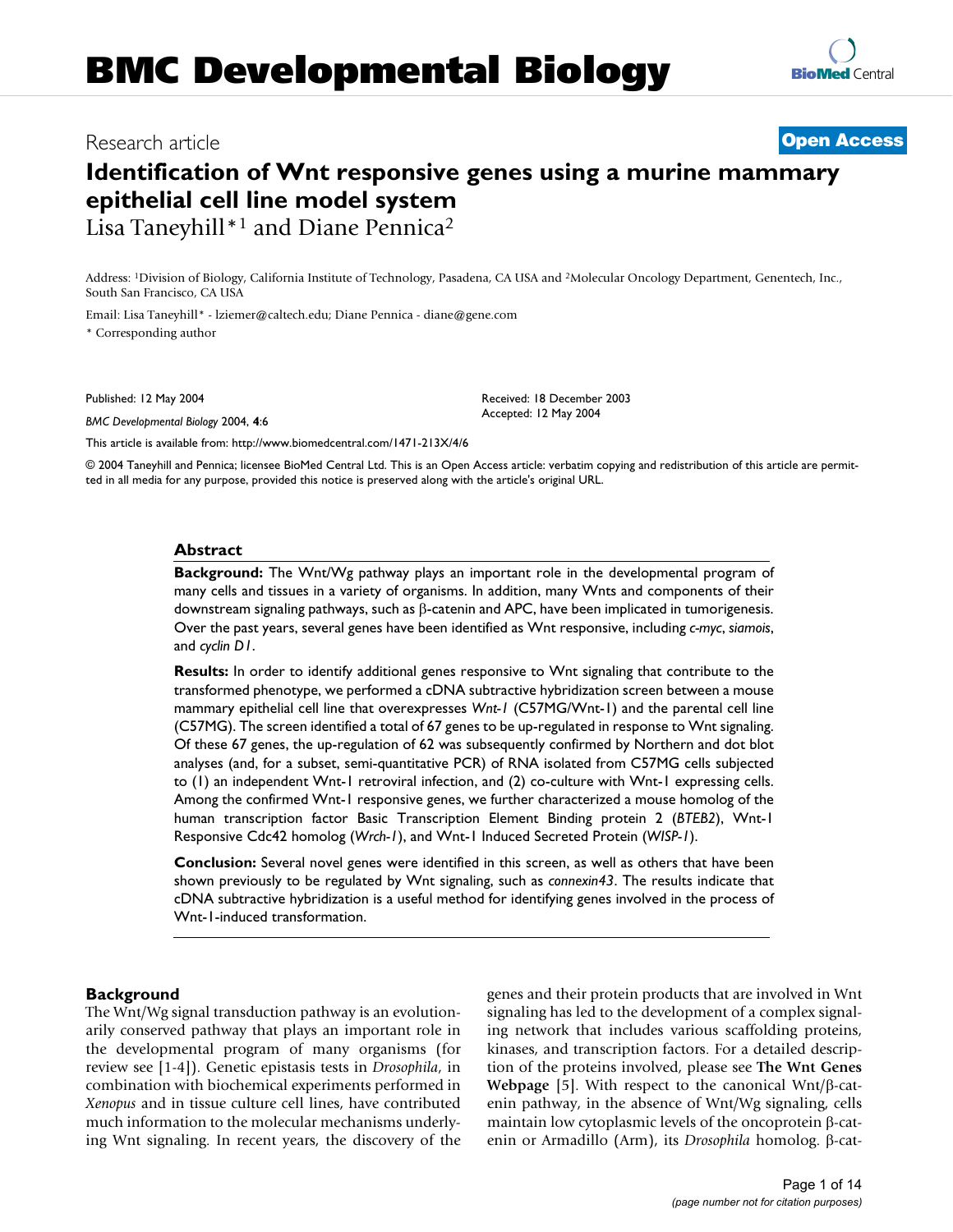enin is a multifunctional molecule that acts at the plasma membrane in adherens junctions, can be found in the cytoplasm, and is also detected in the nucleus as part of a transcription factor complex. Upon phosphorylations at its amino terminus by an isoform of casein kinase 1 (CK1) and by glycogen synthase kinase-3β (GSK-3β), β-catenin is targeted for ubiquitin-mediated degradation by the "destruction complex" consisting of GSK-3β, the tumor suppressor protein adenomatous polyposis coli (APC), axin, and a member of the SCF ubiquitin ligase complex, β-TrCP/Slimb [[6](#page-12-0),7]. In order to initiate signaling, Wnt must bind to its receptor Frizzled and its co-receptor LRP, leading to β-catenin stabilization. β-catenin levels now rise in the cytoplasm, reaching a critical amount that enables β-catenin to translocate to the nucleus where it interacts with Lef/TCF [8,9] and activates target gene expression.

Besides playing a role in differentiation and development, the Wnt/Wg signaling pathway has also been implicated in tumorigenesis [7]. The *Wnt-1* oncogene was originally discovered as *int-1*, a gene whose activation upon insertion of the mouse mammary tumor virus results in the formation of mouse mammary tumors [10[,11](#page-12-1)]. Although *Wnt-1* is not expressed in the normal mouse mammary gland, expression of *Wnt-1* in transgenic mice results in the formation of mammary tumors. In addition, overexpression of *Wnt-1* in mouse mammary epithelial cell lines such as C57MG or RAC311 results in their transformation [12]. Furthermore, in Rat1 fibroblasts, *Wnt-1* overexpression induces serum-independent cellular growth in a manner that correlates with an increase in cytoplasmic βcatenin [13]. These results suggest that perhaps Wnt-1 mediated transformation occurs through an increase in cytoplasmic β-catenin levels because transformation can take place in the absence of Wnt-1 signaling upon overexpression of a stable form of β-*catenin*. Other cell lines, such as NIH3T3 cells, have also been employed to study the response of endogenous β-catenin to Wnt-1 signaling and have arrived at similar conclusions: Wnt-1 signaling allows for accumulation of β-catenin to levels that enable it to form a complex with Lef/TCF proteins to activate transcription [14].

Expression of some *Wnts* has been correlated with the development of human cancer. Recently, increased expression of *Wnt-1* mRNA was observed in cell lines derived from a human gastric cancer (OKAJIMA), pancreatic cancer (BxPC-3), and in 50% of primary gastric cancers [15]. The *Wnt 2* gene is up-regulated at the mRNA level in gastric and esophageal carcinomas as well as in colorectal tumors at various stages [[16\]](#page-12-2). *Wnt-5a* mRNA is expressed at very low levels in breast cell lines and normal breast tissue, but benign proliferations and invasive cancers exhibit a ten-fold and four-fold higher level of *Wnt-5a*

mRNA, respectively [\[17](#page-12-3)]. *Wnt-5a* is also up-regulated at the RNA level in lung, breast, prostate carcinomas and melanomas [\[18](#page-12-4)]. *Wnt10B* mRNA is elevated in primary breast carcinomas and in several noncancerous and cancerous breast cell lines [\[19](#page-12-5)]. Finally, *Wnt-13* mRNA is expressed in several adult tissues and in three human cancer cell lines: HeLa cells (cervical cancer) and in MKN28 and MKN74 (gastric cancer), potentially implicating this gene in tumorigenesis [\[20\]](#page-12-6). Thus, the up-regulation of *Wnts* is correlated with the development of multiple tumor types, providing additional evidence that Wnt proteins and the pathway(s) they regulate play an important role in the control of cell growth and differentiation.

Mutations in several components of the Wnt signaling pathway, such as *APC* and β-*catenin*, have also been linked to tumorigenesis. *APC* is a tumor suppressor gene that is mutated in up to 80% of human colon carcinomas [21]. Mutations of *APC* result in the development of a form of inherited colon carcinoma called Familial Adenomatous Polyposis (FAP). Individuals with FAP develop multiple colonic polyps throughout their life, predisposing them to colon cancer. Elevated levels of β-catenin can also contribute to tumorigenesis. High levels of β-catenin are associated with several human cancers, including colon carcinomas, melanomas, pilomatricomas and hepatocellular carcinomas, either due to a nonfunctioning APC protein or to mutations that eliminate the phosphorylation sites within β-catenin  $[6,22-25]$  $[6,22-25]$  $[6,22-25]$ .

The diverse roles of Wnts in both development and tumorigenesis have fostered the search for Wnt responsive genes in these processes. Wg signaling in *Drosophila* is known to transcriptionally activate the expression of *engrailed* and *Ultrabithorax* through the Armadillo/dTCF complex [26,27]. Besides these *Drosophila* homeobox genes, Wnt signaling through β-catenin in *Xenopus* results in the transcriptional induction of two additional homeobox genes, *siamois* [28] and *twin* [[29\]](#page-12-7). Other responsive genes of Wnt/Wg that are transcriptionally activated by βcatenin/Lef-TCF include the oncogenes *cyclin D1* [30,31], *c-myc* [32], and *WISP-1* [33,34]; *c-jun* and *fra-1* [35], as well as the *Xenopus fibronectin* gene [36], *connexin43* [37], *matrilysin* [38], *BTEB2* [39], *Wrch-1* [40], and *membranetype matrix metalloproteinase-1* (*MT1-MMP*) [41].

The canonical Wnt signaling pathway relies upon the activation of responsive gene expression through the β-catenin/Lef-TCF complex in response to the binding of Wnt to its receptor Frizzled. Evidence exists, however, to suggest that Wnts can signal through a β-catenin/Lef-TCFindependent mechanism to activate downstream gene expression. These "non-canonical" pathways rely on either (1) the phosphatidylinositol (PI) pathway to activate protein kinase C (PKC) and raise levels of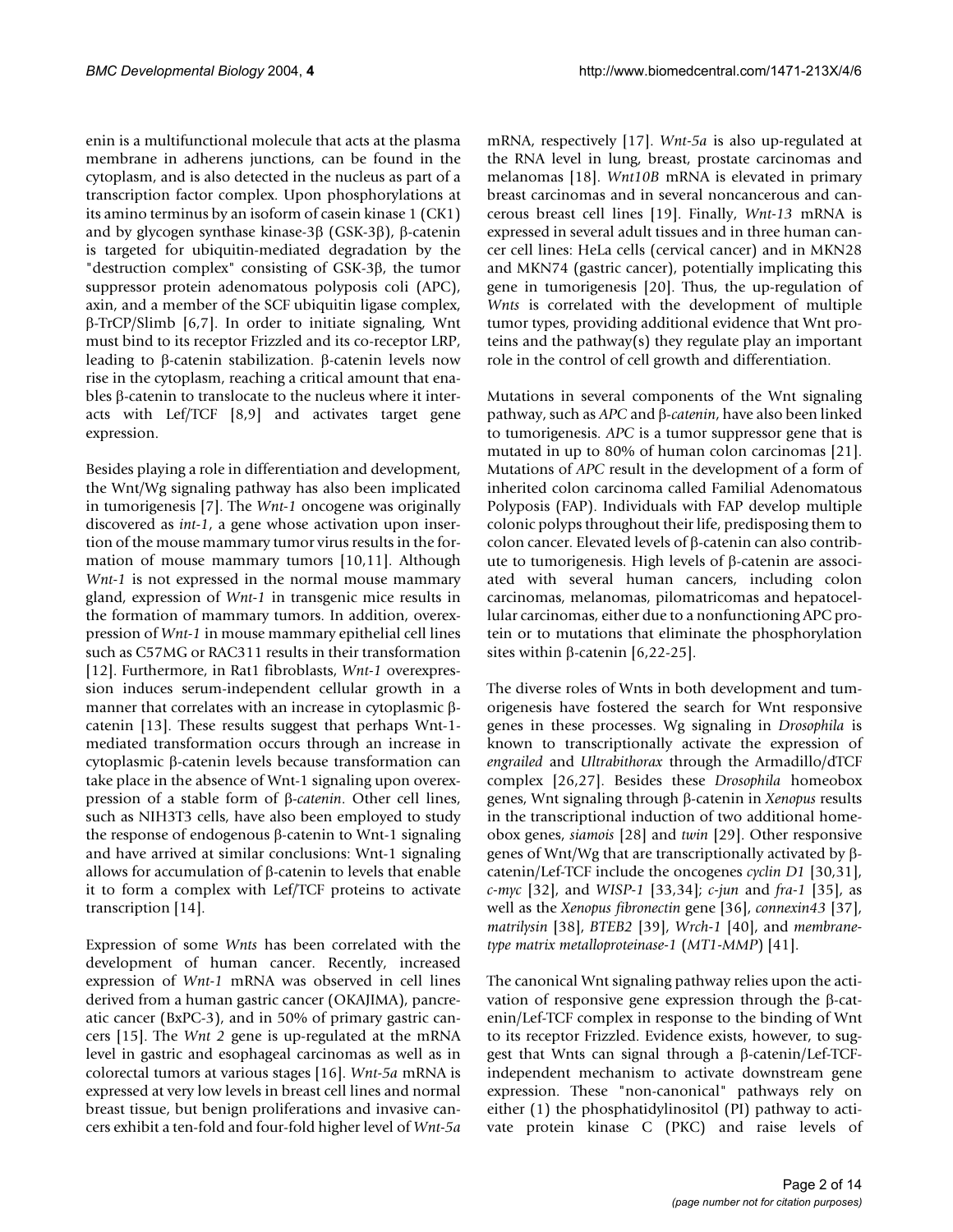intracellular calcium  $(Ca^{2+})$  in order to regulate responsive gene expression (the Wnt/Ca<sup>2+</sup> pathway) [42] or (2) Wnt signaling through Dsh and the JNK (the Wnt/PCP pathway) [43,44]. For example, *Xenopus Wnt-5a*, a Wnt that does not induce ectopic axis formation nor stabilizes β-catenin, employs the Wnt/Ca2+ pathway to exert its effects [[45](#page-12-8)]. Thus, it is apparent that not all Wnts initiate the transcriptional activation of their responsive genes through the β-catenin/Lef-TCF complex, suggesting that βcatenin stabilization is not the sole end result of all Wnt signaling and that other pathways can be stimulated upon binding of Wnt to the Frizzled receptor.

The current list of Wnt/Wg responsive genes contains primarily those genes whose expression is activated through the canonical pathway. In an attempt to identify additional downstream responsive genes of the Wnt signaling pathway that are relevant to transformation and potentially tumorigenesis, we performed a suppression subtractive hybridization (SSH) screen between a Wnt-1 expressing mouse mammary epithelial cell line (C57MG/ Wnt-1) and the parental cell line (C57MG). SSH offers many advantages when compared to conventional methods, such as differential display (DD) and representational difference analysis (RDA), employed to identify mRNA and/or cDNA differences between two populations. Differential display is more suitable to different cell types rather than one cell type subjected to two different conditions, as differences in PCR amplification can make control mRNAs appear differentially expressed between two populations, and results are often not reproducible upon Northern blot analysis [46]. Representational difference analysis [47] does not rely on suppression PCR to prevent the amplification of undesirable sequences. SSH, on the other hand, permits the rapid isolation of both rare and abundant messages from the tester population in two hybridization steps followed by two PCR reactions. It has been widely used over the past five years to identify *syntenin* and other TNF-inducible genes in endothelial cells [48], to contrast gene expression profiles between nontumorigenic rat embryo fibroblasts and H-ras transformed cells [49], to identify differences between the bacterial genomes *Escherichia coli* and *Salmonella typhimuriu* [50], and to generate a testis-specific cDNA library, where rare sequences were enriched over 1000-fold in one round of subtractive hybridization [51].

Using the technique of SSH, we previously reported the identification and characterization of a mouse homolog of *BTEB2* [39], *Wrch-1* [40], and *WISP-1* [33,34]. This report details the remaining results of the subtractive hybridization screen; in particular, the identification of 59 additional genes confirmed to be up-regulated in response to Wnt signaling. These results reveal the gene expression changes that occur in a tissue culture model

system in response to Wnt signaling and may help explain the resulting transformed phenotype.

# **Results**

*Generation of retrovirally infected C57MG cells to study gene expression involved in Wnt-1-induced transformation* In order to identify downstream responsive genes of the Wnt signaling pathway, suppression subtractive hybridization was performed between a cell line stably expressing *Wnt-1* and the parental cell line that does not express *Wnt-1*. C57MG cells, a mouse mammary epithelial cell line, were chosen because they provide an appropriate *in vitro* model system for Wnt-1 signaling, and it is in this type of cell in the mouse mammary gland that aberrant activation of *Wnt-1* results in mammary hyperplasia (see [12,52[,53](#page-13-0)]). To achieve high levels of *Wnt-1* expression, the C57MG cells were infected with a Wnt-1 retrovirus that contains the mouse *Wnt-1* cDNA driven off the viral long terminal repeat promoter and a puromycin resistance selectable marker [52]. Control infections for this experiment included C57MG cells infected with either an empty vector retrovirus or a Wnt-4 retrovirus. *Wnt-4* is normally expressed in the developing mouse mammary gland and during pregnancy [54]. Although Wnt-4 has been shown to cause Wnt-1-like hyperplasia in the mouse mammary gland [55], Wnt-4 has never been shown to cause transformation of C57MG cells [56,57]. These cell lines will be referred to as C57MG/Wnt-1, C57MG/Wnt-4, and C57MG/Vector.

Prior to performing the cDNA subtractive hybridization, the effects of Wnt-1 on C57MG cell morphology and on β-catenin levels were assessed. C57MG cells normally form a monolayer that is relatively cuboidal in shape [52]. Upon expression of Wnt-1, the cells become elongated, refractile, and tend to overgrow one another at confluence, in contrast to that seen for C57MG/Wnt-4 and C57MG/Vector cells, which appear to be morphologically indistinguishable from the parental C57MG cell line (see [39,52]). Thus, our infection of C57MG cells with a Wnt-1 retrovirus morphologically mimics that which has been reported [\[11](#page-12-1)]. In addition to a morphology change, a consequence of *Wnt-1* overexpression in C57MG cells is the stabilization and accumulation of cytosolic β-catenin. We first assessed the levels of cytosolic β-catenin in the retrovirally-infected cell lines to ensure that the Wnt-1 signaling pathway was functioning as expected in the Wnt-1 infected C57MG cells. Cytosolic β-catenin levels in the retrovirally-infected cell lines, and in the parental cell line, were determined through metabolic labeling and immunoprecipitation. The amount of β-catenin immunoprecipitated from the C57MG/Wnt-1 cells is approximately fivefold greater than that immunoprecipitated from the other three cell lines (data not shown; see [39]). These findings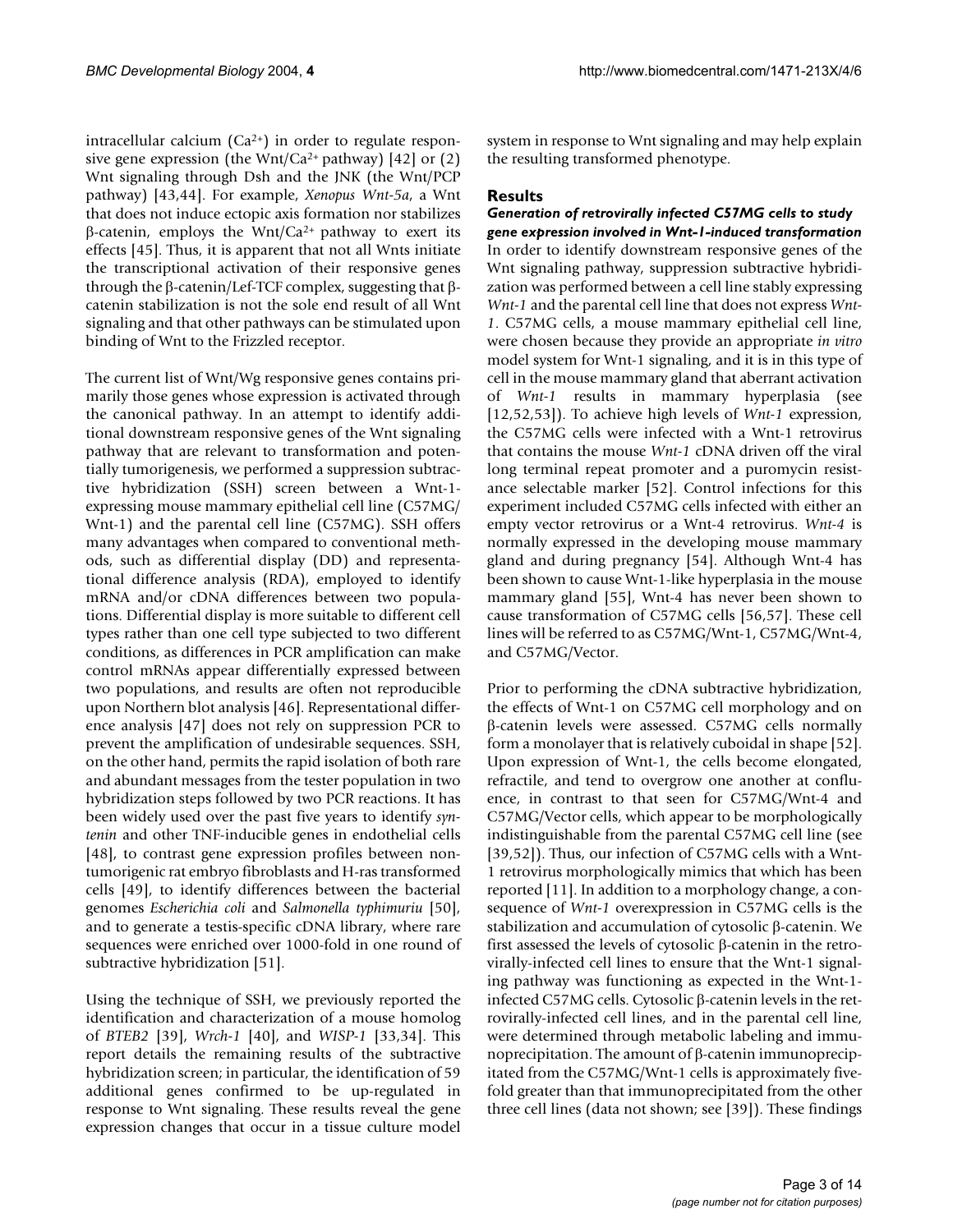are in good agreement with that described by Shimizu et al. [56].

# *Suppression subtractive hybridization (SSH) allows for the identification of genes up-regulated in response to Wnt-1 signaling*

### *Overview*

SSH allows for a comparison between two populations of mRNA in order to identify genes that are more highly expressed in the cell of interest, called the "tester" population. For our experiments, the tester population was created by obtaining mRNA from the C57MG/Wnt-1 cell line, and the gene expression profile in these cells was directly compared to that of the "driver" population, mRNA from the C57MG parental cell line. SSH allows for an equalization of the high- and low-abundance responsive sequences within the single-stranded tester population [58]. The relative concentrations of low-, medium-, and high-abundance responsive sequences in the differentially expressed tester hybrids was approximately 27%, 35%, and 37% of the total double-stranded tester population, respectively [58]. The fact that these values are similar demonstrates the ability of this technique to effectively normalize different abundances of mRNAs in a given population.

### *Experimental results*

C57MG cells which had been stably expressing Wnt-1 for three weeks after retroviral infection and that were ≥95% confluent were chosen for this analysis as this type of experiment would allow for the identification of both direct and indirect responsive genes to Wnt-1 signaling and would allow us to assay the mitogenic effects of Wnt-1 on these cells, respectively. Two thousand colonies were picked, of which 1384 had inserts that could be sequenced. Of these, 1195 clones were grouped into 240 clusters (a cluster consists of two or more clones) based on identity and/or at least a fifty bp overlap using the BLAST program to find DNA and protein matches. 131 clones out of the total 1384 templates could not be grouped into a cluster (only one clone was obtained for these). Thus, 371 different cDNAs were obtained from 1384 templates. Furthermore, 58 clones out of the 1384 templates had unreadable sequences, and thus were not pursued further. 39% of the templates (145 unique cDNAs) could be grouped into clusters consisting of sequences having known protein matches (32%) or known protein homologs (7%). Sixty-one percent (61%) of the templates (226 unique cDNAs) were grouped into clusters containing sequences having an EST match to an unknown gene (32%) or which had no database match (29%). Therefore, almost two-thirds of the analyzed clones represent potential novel responsive genes of Wnt-1 signaling. It is possible that this high percentage of unknown clones may be due to a bias in the EST database towards gene expression in normal tissues in that those genes which may be preferentially activated upon transformation are not included in this database.

The screen appears to have been successful in its ability to use the suppression PCR effect to reduce the degree of amplification of undesirable sequences. For instance, very few clusters consisted of ribosomal RNAs, which should be found at comparable levels in both C57MG/Wnt-1 cells and the parental C57MG cells. Furthermore, *Wnt-1*, a gene of high abundance in the tester cell line, was normalized as far as its subsequent detection during the subtractive screen. These results confirm the ability of the screen to equalize low-, medium-, and high-abundance mRNAs, and, in particular, to identify low-abundance mRNAs as potential Wnt-1 targets. In addition, some of the genes identified in the screen (*BTEB2* [39], *connexin43* [37], *WISP-1* [33,34], and *Wrch-1* [40]) have recently been shown (by our lab and others) to be veritable responsive genes to the Wnt signaling pathway. In addition, recent microarray experiments [59,60] have identified many of the same genes that have been observed to be up-regulated in our screen. Of the genes listed in Table [1](#page-4-0), only the following were not identified by Willert et al.: cdk4 binding protein, *DUB1*, *FIN16*, *FKBP12*, *histoneH3.3*, *thymosin*β*4*, *tob5*, *HP1.BP38*, *GKLF*, *BTEB2*, *proteasome.comp.C8*, *protesome.iota*, *EI24*, *IGF BP5*, *Fat-like gene*, *URE B1*, *rhoB*, *actin*, *collagen XII*, *N-cadherin*, *Wnt-5Alike gene*, *ERK3*, *rat GAP*, *glucose-regulated protein 78*, *protein phosphatase inhibitor-2*, *protein phosphatase type I*, *PTPase 2*, *Wrch-1*, and *WISP-1*. The identification of genes in common among the published screens lends credence to our screen data and suggests that SSH is a useful method by which to identify novel responsive genes of this signaling pathway.

# *Classification of putative Wnt-1 responsive genes*

39% of the sequences identified had a known protein match or a known protein homolog in the database, and sixty-seven of these clones were chosen for further analysis. Clones that tested positive in the independent assays described below were grouped into categories based on putative function. Many of these clones share homology with transcription factors, implying that the putative Wnt-1-induced gene expression profile obtained from this screen consists not only of genes activated directly by the β-catenin/Lef-TCF complex, but also genes activated in response to these transcription factors. Therefore, this profile contains direct response genes to Wnt-1 signaling, transcriptionally activated in a β-catenin-dependent and independent manner, as well as secondary response genes which are activated after the immediate response genes. Some of the putative transcription factors that are responsive to Wnt-1 signaling include clones having homology to *elf-1* (an Ets-family transcription factor), *E2F1*, *HMG14*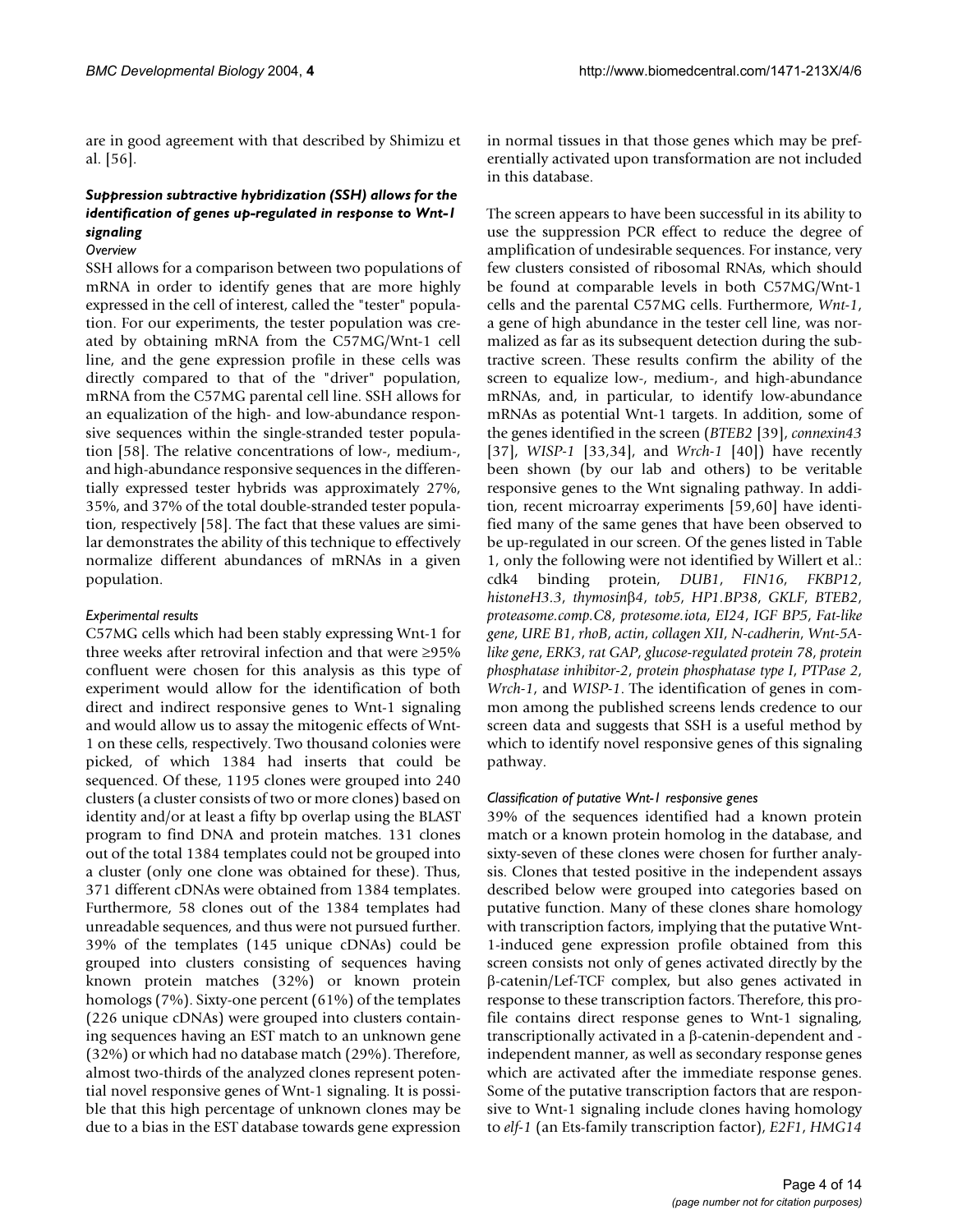<span id="page-4-0"></span>**Table 1: Wnt-1 induced gene database. This table summarizes the list of putative Wnt-1 responsive clones identified in the screen, including accession numbers of genes to which the sequences have homology, as well as the results obtained for each clone by Northern blot and dot blot analyses (in some cases for the latter, results from two experiments are indicated in the "Results – dot blot" column and are separated by a comma). Signals were quantified using a PhosphorImager. The value in the "Results" column for "Northern Blot" is the measure of the ratio of the signal for each gene in the Wnt-1 cells (normalized to GAPDH) to the signal for each gene in the control cells (normalized to GAPDH). The table also indicates whether the gene has been confirmed by semi-quantitative RT-PCR analysis as a true Wnt-1 responsive gene. A description of the function of each gene is listed in the last column of the table. "nd" means that no signal was detected. "inc" means increase in gene expression in the Wnt-1-treated sample, with no detectable signal in the control.**

|                                     |                                                | <b>Results</b> |                 |                |                                                     |
|-------------------------------------|------------------------------------------------|----------------|-----------------|----------------|-----------------------------------------------------|
| <b>Clone Having</b><br>Homology to: | Accession Number RT/PCR Dot Blot Northern Blot |                |                 |                | <b>Descriptors</b>                                  |
| Activin                             | AF41202                                        | +              | 3.7, inc.       | 3.2            | Mesderm determination factor                        |
| $Cul-2$                             | U83410                                         | +              | both inc.       | 2.6            | Cell cycle exit (cullin)                            |
| <b>DUBI</b>                         | NM 007887                                      | +              | both inc.       | 2.2            | Ubiquitin C terminal hydrolase                      |
| <b>FAFI</b>                         | U39643                                         | $\ddot{}$      | inc., $1.9$     | 2.4            | Fas-associated factor (apoptosis)                   |
| FIN16                               | U42385                                         | ND             | 4.5, inc.       | $\overline{2}$ | NTP binding protein related, FGF4 inducible         |
| FKBP12                              | BC043920                                       | $\ddot{}$      | 59.9, inc.      | nd             | FK506 binding protein (cytoplasmic)                 |
| <b>GKLF</b>                         | AFI17109                                       | ND             | 3.8, inc.       | 4.2            | Kruppel-like trxn factor (gut)                      |
| Histone H3.3                        | X13605                                         | +              | 23.5, inc.      | 7              | In quiescent, differentiated cells                  |
| Thymosin $\beta$ 4                  | U38967                                         | $\ddot{}$      | 5.9, inc.       | 8              | Sequesters actin monomers                           |
| Tob5                                | D38305                                         | +              | 6.8, inc.       | 8              | p185erbB2, no proliferation                         |
| Cyclin G                            | AB005559                                       | +              | both inc.       | 2.7            | p53 target gene, inc in G1/S                        |
| EI24                                | U41751                                         | $\ddot{}$      | both inc.       | 1.3            | Ectoposide-induced RNA 2.4 kb                       |
| IGF BP5                             | LI 2447                                        | $\ddot{}$      | 7.3, inc.       | 1.2            | Myoblast differentiation-binds IGF                  |
| <b>RNA Helicase</b>                 | L <sub>25</sub> 126                            | ND             | 4, inc.         | 5.2            | 8 proteins, unwind dsRNA                            |
| SCID Comp. C8                       | D78188                                         | ND             | 0.94            | nd             | Complementing gene 2                                |
| Thrombospondin                      | M87276                                         | +              | $\mathsf{I}$ .4 | nd             | Angioenesis inhibitor                               |
| URE BI                              | BC054373                                       | +              | both inc.       | nd             | Y phosphorylated nuclear protein; inhibits p53      |
| Calcineurin                         | M81475                                         | +              | inc., 4.0       | 4.6            | protein phosphatase (S/T)                           |
| Caldesmon                           | U18419                                         | $\ddot{}$      | 8               | 1.8            | Ca/CaM, actin binding protein of muscle             |
| Calmodulin                          | M19381                                         | ND             | both inc.       | 3.2            | Ca binding protein, signaling                       |
| Calponin                            | BC061809                                       | ND             | both inc.       | 2.7            | Binds F-actin, CaM, tropomycin                      |
| Ribosomal Protein L19               | BC020315                                       | ND             | 0.68            | 3.3            | Breast cancer overexpression (erbB-2)               |
| BTEB2                               | AB030824                                       | $\ddot{}$      | both inc.       | 8.8            | GC-box binding protein, trxn factor                 |
| E <sub>2FI</sub>                    | L <sub>2</sub> 1973                            | ND             | 1.4             | nd             | Trxn factor for S phase, Rb binding protein         |
| Elfl                                | AF016040                                       | $+$            | 3.8, inc.       | 1.5            | Ets-like factor, trxn factor                        |
| HMG14                               | M94283                                         | ND             | 2.4             | nd             | Chromatin factor for trxn                           |
| HPI.BP38                            | X19643                                         | ND             | 50.8, inc.      | nd             | TIFI binding protein, trxn                          |
| <b>NonO</b>                         | BC005465                                       | ND             | 1.8             | nd             | NonPOU, octamer binding protein                     |
| <b>T</b> Im                         | X53493                                         | ND.            | 1.4             | nd             | Mouse oncogene, RT homolog                          |
| Annexin VII                         | LI3129                                         | ND.            | both inc.       | nd             | GTP binding protein, vesicle fusion                 |
| ARF4                                | D87901                                         | ND             | 2.6             | 4.4            | GTPase, recruits coat proteins                      |
| Human GAP                           | M23612                                         | ND             | 0.76            | nd             | GTPase activating protein                           |
| Rat GAP                             | LI3151                                         | ND             | 1.8             | nd             | GTPase activating protein                           |
| GDP Dissoc. Inhib. 2                | NM 021494                                      | ND.            | inc., 11.5      | 1.6            | Rab6 binding protein                                |
| GDP Dissoc. Inhib. 2                | NM 021494                                      | ND             | inc., 11.5      | 1.6            | Rab6 binding protein                                |
| Rab I Ib                            | BC066656                                       | ND             | 4.6             | 1.7            | YPT/Rab, vesicle transport                          |
| Rab <sub>14</sub>                   | NM 053589                                      | ND             | 16.4, inc.      | nd             | LMW GTP binding protein                             |
| RapIB                               | U07795                                         | <b>ND</b>      | 3.2, inc.       | nd             | Small GTP binding protein, like Ras                 |
| RhoB                                | M74295                                         | <b>ND</b>      | both inc.       | 1.3            | Small GTP binding protein, actin filament functions |
| Actin-like protein                  | D12816                                         | ND             | 0.35            | 1.9            | ECM/Cytoskeletal genes                              |
| Gamma/Beta actin                    | MI 248 I                                       | ND             | 0.85            | 7.4            | Cytoskeleton architecture                           |
| Basigin                             | BC010270                                       | ND.            | 0.85            | 1.8            | Ig glycoprotein, associated w/integrins             |
| Collagen alphal (VIII)              | AB009993                                       | ND.            | 2.7, inc.       | 2.6            | Minor ECM, inc in breast carcinomas                 |
| Collagen (XII)                      | U25652                                         | ND             | both inc.       | 8.8            | Collagen associated protein                         |
| Connexin 43                         | M61896                                         | $+$            | both inc.       | 24.6           | Gap junction protein                                |
| Destrin                             | BC009477                                       | ND             | 2.2             | 2.8            | Cofilin isoproein, regulates actin                  |
| Fibronectin Receptor                | BC059829                                       | ND             | 3.6             | nd             | a6b1 integrin                                       |
| N-cadherin                          | M31131                                         | $+$            | 1.8             | nd             | Cell adhesion, neural                               |
| Radixin                             | X60672                                         | ND.            | 6.2, inc.       | 11.7           | Links actin to plasma membrane, ERM                 |
| <b>SPARC</b>                        | BC004638                                       | $\ddot{}$      | 1.7             | 2.4            | ECM breakdown, secreted glycoprotein                |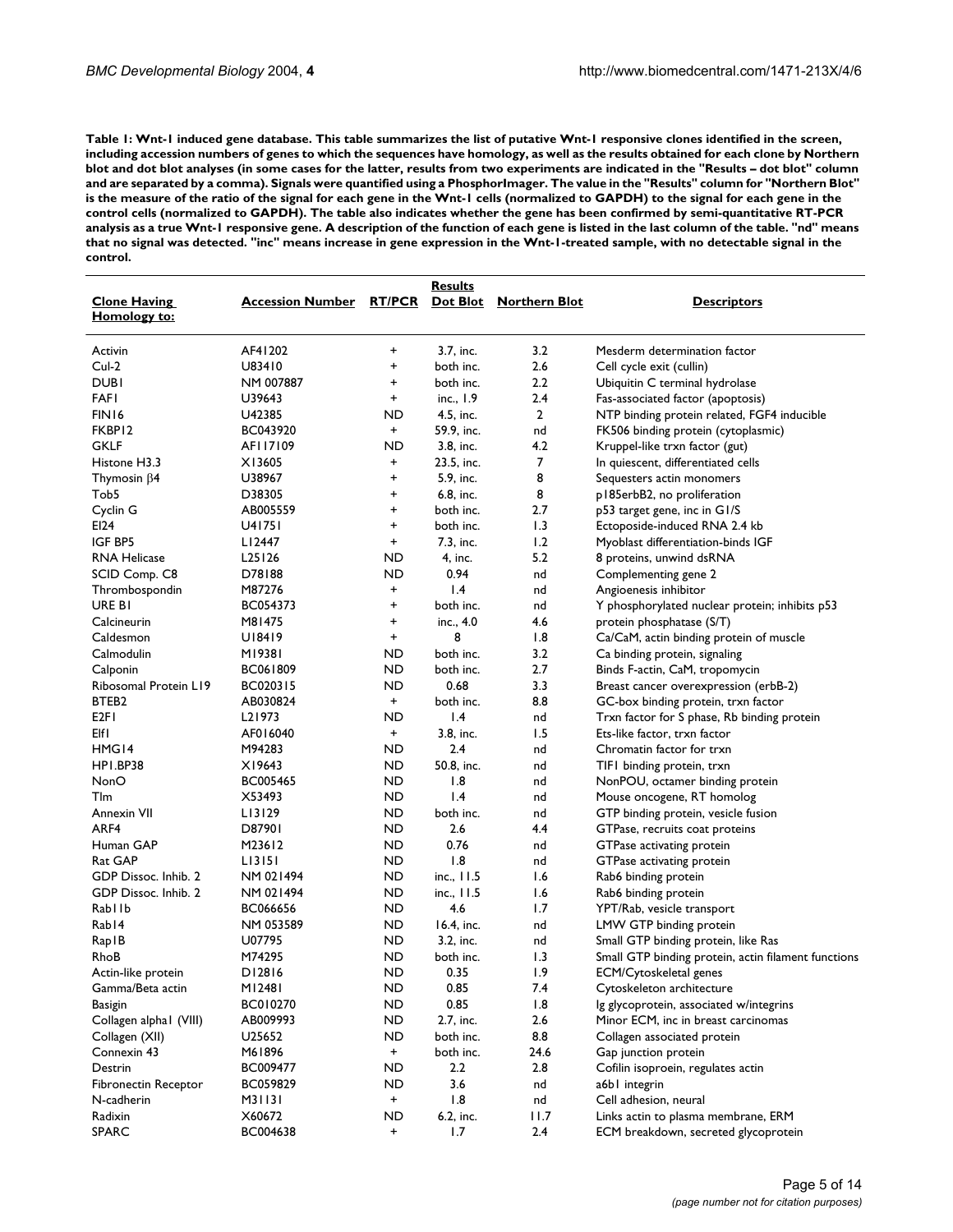**Table 1: Wnt-1 induced gene database. This table summarizes the list of putative Wnt-1 responsive clones identified in the screen, including accession numbers of genes to which the sequences have homology, as well as the results obtained for each clone by Northern blot and dot blot analyses (in some cases for the latter, results from two experiments are indicated in the "Results – dot blot" column and are separated by a comma). Signals were quantified using a PhosphorImager. The value in the "Results" column for "Northern Blot" is the measure of the ratio of the signal for each gene in the Wnt-1 cells (normalized to GAPDH) to the signal for each gene in the control cells (normalized to GAPDH). The table also indicates whether the gene has been confirmed by semi-quantitative RT-PCR analysis as a true Wnt-1 responsive gene. A description of the function of each gene is listed in the last column of the table. "nd" means that no signal was detected. "inc" means increase in gene expression in the Wnt-1-treated sample, with no detectable signal in the control.** *(Continued)*

| Syndecan-2                 | BC047144 | ND.       | inc., $1.7$  | 3               | Heparan sulfate glycoprotein, near myc on     |
|----------------------------|----------|-----------|--------------|-----------------|-----------------------------------------------|
|                            |          |           |              |                 | chromosome                                    |
| Vinculin                   | BC039174 | ND.       | 2.2          | 2               | FA/ZA junctions, related to a-catenin         |
| ERK3                       | M64301   | $\ddot{}$ | 3.7. inc.    | 1.3             | S/T kinase, Y phosphorylated (by insulin/NGF) |
| <b>BiP</b>                 | BC020235 | ND.       | 0.8          | $\mathsf{I}$ .4 | Binds Wnt-1 in ER                             |
| Nucleoporin                | U63839   | $\ddot{}$ | both inc.    | nd              | p58, nuclear protein transport                |
| Prot. Phos'tase V          | X77237   | ND.       | $\mathbf{2}$ | 7.6             | S/T, tetratricopeptide repeats                |
| Prot. Phos'tase Inhib.-2   | L20858   | $^{+}$    | 82.8, inc.   | nd              | Regulated type I phosphatase                  |
| Prot. Phos'tase I (Dis2m2) | M27073   | ND        | inc., 2.7    | 2.7             | Yeast chromosomal disjoining                  |
| PTPase 2                   | S52655   | <b>ND</b> | both inc.    | nd              | Protein Y Phosphatase, T cells                |
| Tral                       | D78355   | ND        | inc., 1.8    | 1.8             | Ca binding protein, cell surface glycoprotein |
| Thymopoietin               | U39078   | ND.       | $1.3$ , inc. | 2.4             | Nuclear protein, LAP2 sequence similarity     |
| Proteasome.Comp.C8         | D90258   | ND.       | 5.5          | nd              | Subunit of human proteasome                   |
| Proteasome.IOTA            | D10755   | ND.       | 0.85         | 2.4             | Subunit of human proteasome                   |
| Wrch-I                     | AF378088 | $\ddot{}$ | 3.2          | 4.8             | Cdc42 homolog                                 |
| Wnt-5A-like gene           | M89798   | $\ddot{}$ | 4.8          | 8.4             | Wnt-5A homolog                                |
| cdk4-like binding protein  | L01640   | $\ddot{}$ | 2            | 2.5             | cdk4 binding protein                          |
| Fat-like gene              | AJ250768 | +         | 5.8          | 1.7             | Fat gene                                      |
| WISP-1                     | AF100777 | $\ddot{}$ | 58.6         | 3.7             | cyr61/CCN family                              |
|                            |          |           |              |                 |                                               |

(a protein that specifically binds the nucleosome), and to a mouse homolog of human *BTEB2* (a member of the Sp1 family of transcription factors). Other gene categories include differentiation, calcium-related, proteolysisrelated, p53-related, GTP binding proteins, and an "other" grouping for those clones that could not be classified in the above categories.

Taken together, these results provide an array of potential candidate genes involved in the transformation of C57MG cells in response to Wnt signaling. Recently, other groups have identified responsive genes to Wnt signaling through the use of cDNA microarrays in various systems [60,61]. Not surprisingly, the gene profile identified in these systems is not entirely identical to that obtained from our research, as each experimental setup differs slightly in both the conditions under which the observations were made, as well the method by which the differential gene expression was assessed. Nonetheless, this research has helped elucidate the molecular components of Wnt signaling responsible for a given phenotype.

### *Independent retroviral infection and Northern blot analysis to confirm Wnt-1 responsive genes*

In order to confirm the results of the screen, C57MG cells were infected with a Wnt-1 or empty vector retrovirus and passaged in tissue culture for three weeks to mimic the conditions under which the original screen was performed. After this time period and when cells were approximately 95% confluent, RNA was isolated from the Wnt-1-infected cells (C57MG/Wnt-1) and empty vectorinfected cells (C57MG/Vector), and Northern blot analysis was done using probes prepared from the sequences. Results from several of these Northern blots are shown in Figure 1. The Northern blots show that the screen yielded many genes that are up-regulated to varying levels. *Connexin43* showed greater than twenty-fold induction in response to Wnt-1 signaling, and the remaining clones were induced less than ten-fold. *Thymosin*β*4*, *cyclin G*, *caldesmon*, *BTEB2*, *protein phosphatase V*, and *histone H3.3* are found at higher levels in the C57MG/Wnt-1 cell lines compared to the C57MG/Vector control. *FKBP12* showed very little change in mRNA expression levels between the two cell lines. This result suggests that SSH can identify subtle differences in transcript levels between two cells lines. Therefore, we have identified a group of genes which are up-regulated in the presence of Wnt-1 signaling three weeks after Wnt-1 retroviral infection. These genes may or may not be direct responsive genes of Wnt-1 signaling, as many of these genes may be activated as a secondary cascade of gene expression in response to Wnt-1.

The fold induction of the candidate genes is listed in Table [1](#page-4-0), a Wnt-1-induced gene database that summarizes the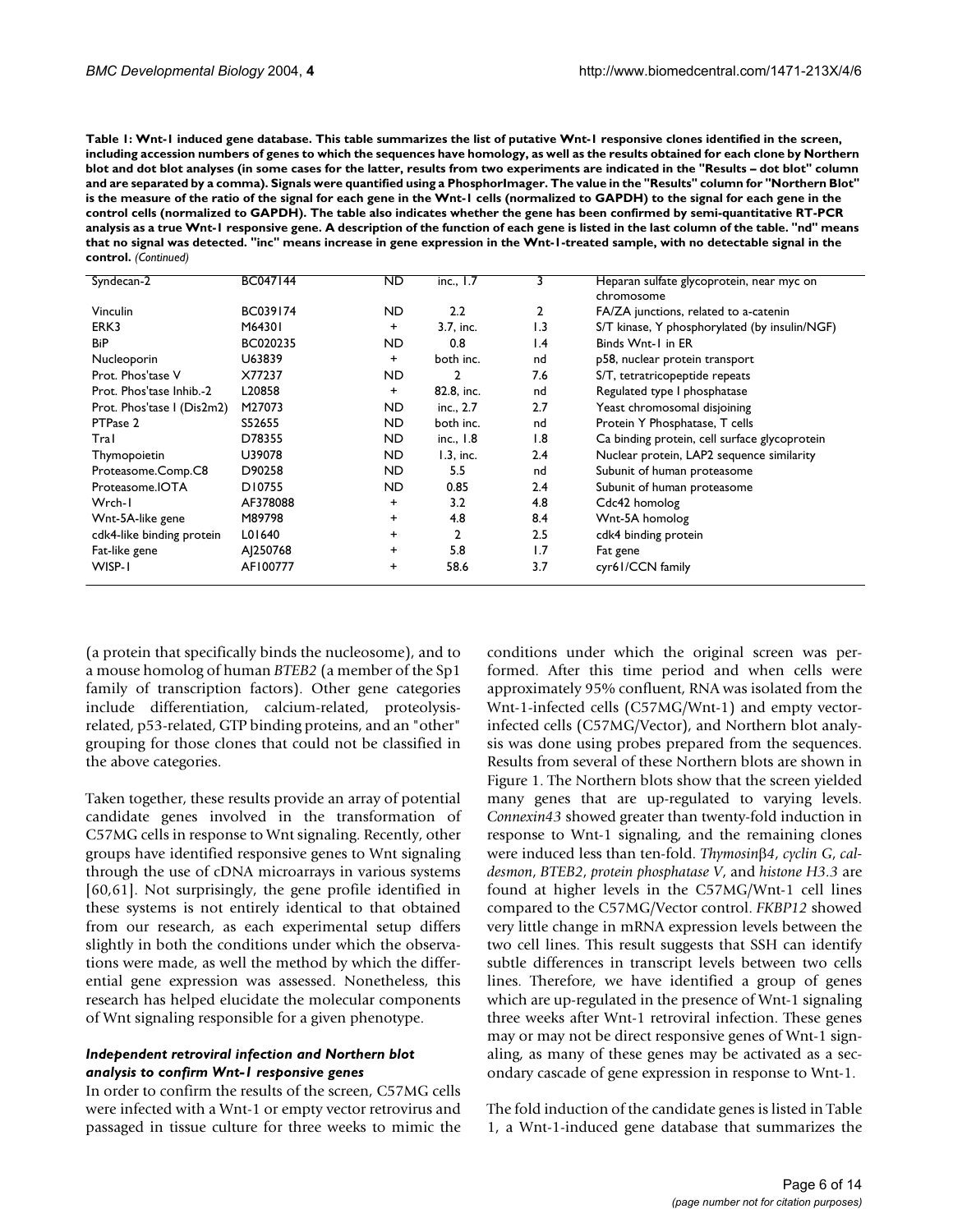

### Northern blot analysis of putative Wnt-1 responsive **Figure 1** genes after retroviral infection of C57MG cells

**Northern blot analysis of putative Wnt-1 responsive genes after retroviral infection of C57MG cells**. C57MG cells were independently infected with either a Wnt-1 or empty vector retrovirus. Forty-eight hours post-infection, cells were split into media containing 2.5 µg/ml puromycin. Infected cells were passaged in the presence of puromycin for three weeks after which time total RNA was isolated from each cell line when cells were approximately 95% confluent. Northern blot analysis was performed using five µg of total RNA, and probes were prepared from the sequences obtained. Blots were subsequently probed for GAPDH. Signals were quantitated using the PhosphorImager.

results of the Northern blot, differential screening, and semi-quantitative PCR experiments, along with a brief description of each gene and the accession number to which each clone has homology. For each experiment, the number reported is the normalized ratio of the signal found in the C57MG/Wnt-1 cells to the signal found in the C57MG/Vector cells (signals were normalized to GAPDH prior to taking the ratio). Of the 67 putative Wnt-1 induced clones examined by Northern blot analysis, approximately 93% (62) are induced 1.5-fold or greater in the presence of Wnt-1 signaling. The remaining 7% of the clones were induced less than 1.5-fold or were not detected in the assays used to confirm up-regulation.

### *Semi-quantitative RT-PCR (QRT-PCR) to confirm Wnt-1 responsive genes*

Several of the clones confirmed by Northern blot analysis were also found to be up-regulated in the C57MG/Wnt-1 cells by semi-quantitative RT-PCR (QRT-PCR) analysis performed on the same RNA prepared for use in the previously described Northern blot experiments. A list of these genes is found in Table [1,](#page-4-0) and Figure [2](#page-7-0) shows typical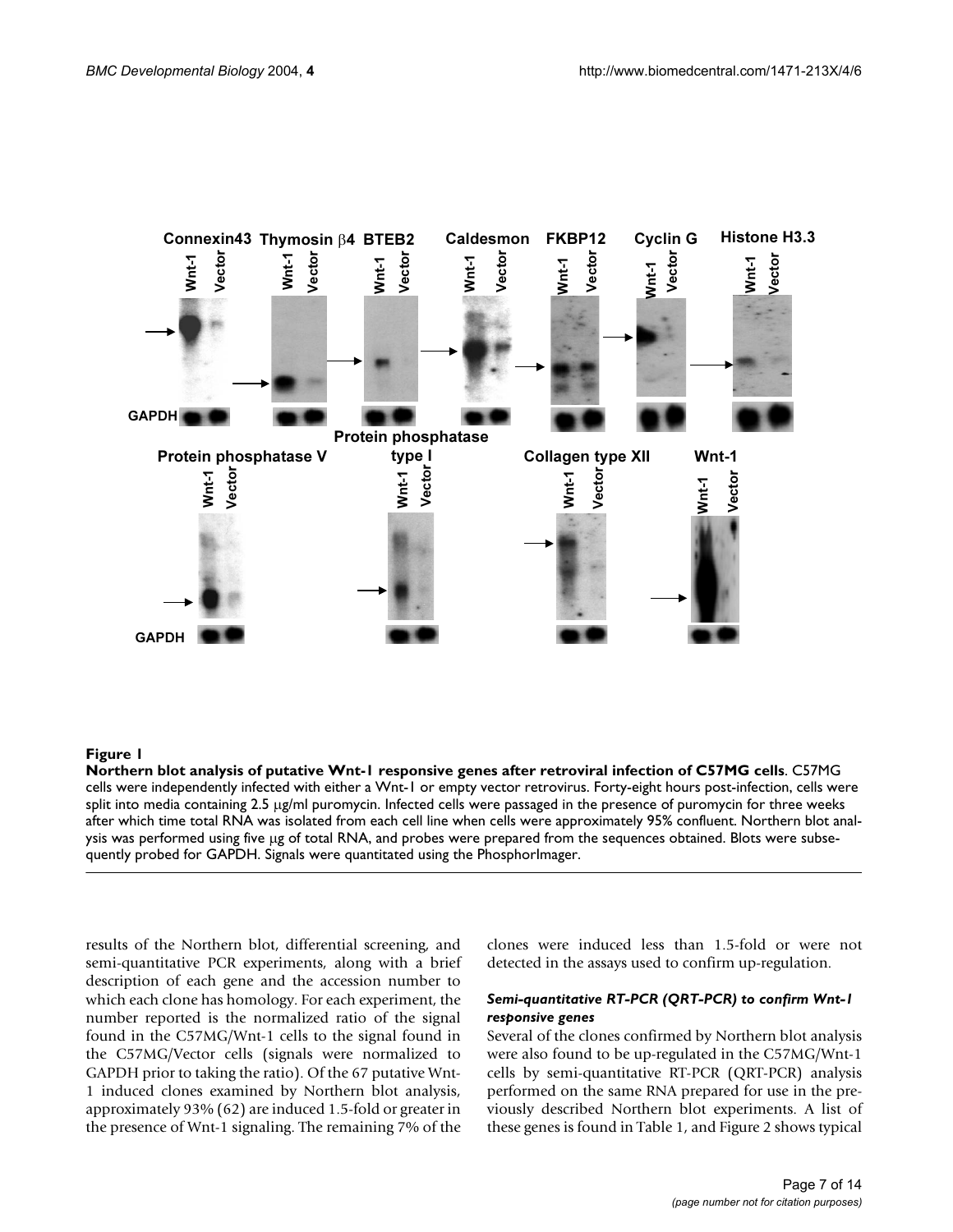QRT-PCR results for four genes: an unknown gene (483), *Wrch-1*, *BTEB2*, and *IGF-BP5*. In this experiment, different amounts of RNA were subjected to QRT-PCR using the TaqMan method (Applied Biosystems). Each gene analyzed shows a higher expression level in the C57MG/Wnt-1 cell line than in the parental C57MG cell line. *Wrch-1* and *IGF-BP5* show striking patterns of expression in that they are barely detectable in the C57MG cell line. *BTEB2* and the unknown gene 483 are also expressed at higher levels in the C57MG/Wnt-1 cell line, although expression of each gene can be detected to some extent in the parental cell line. In general, the QRT-PCR data are in good agreement with the results obtained by Northern blot analysis, and overall the QRT-PCR technique offers a more sensitive and quantitative approach to assess changes in gene expression levels. In some cases good probes for Northern blot analysis could not be prepared and/or little change was observed in transcript levels between the cell lines; however, the ability to perform QRT-PCR for these candidates enabled us to determine if these genes were responsive to Wnt signaling (for example, *thrombospondin* and *FKBP12*, respectively).

<span id="page-7-0"></span>

### Semi-quantitative RT-PCR (QRT-PCR) confirma cells **Figure 2** tion of putative Wnt-1 responsive genes after retroviral infection of C57MG

**Semi-quantitative RT-PCR (QRT-PCR) confirmation of putative Wnt-1 responsive genes after retroviral infection of C57MG cells**. C57MG cells were infected with either a Wnt-1 or empty vector retrovirus. Forty-eight hours postinfection, cells were split into media containing 2.5 µg/ml puromycin. Infected cells were passaged in the presence of puromycin for three weeks after which time total RNA was isolated from each cell line. Reverse transcription was performed on the indicated amounts of total RNA, followed by PCR using primers designed for each sequence of interest and TaqMan probes (Applied Biosystems). triose phosphate isomerase (tpi) was used as a control in each QRT-PCR experiment.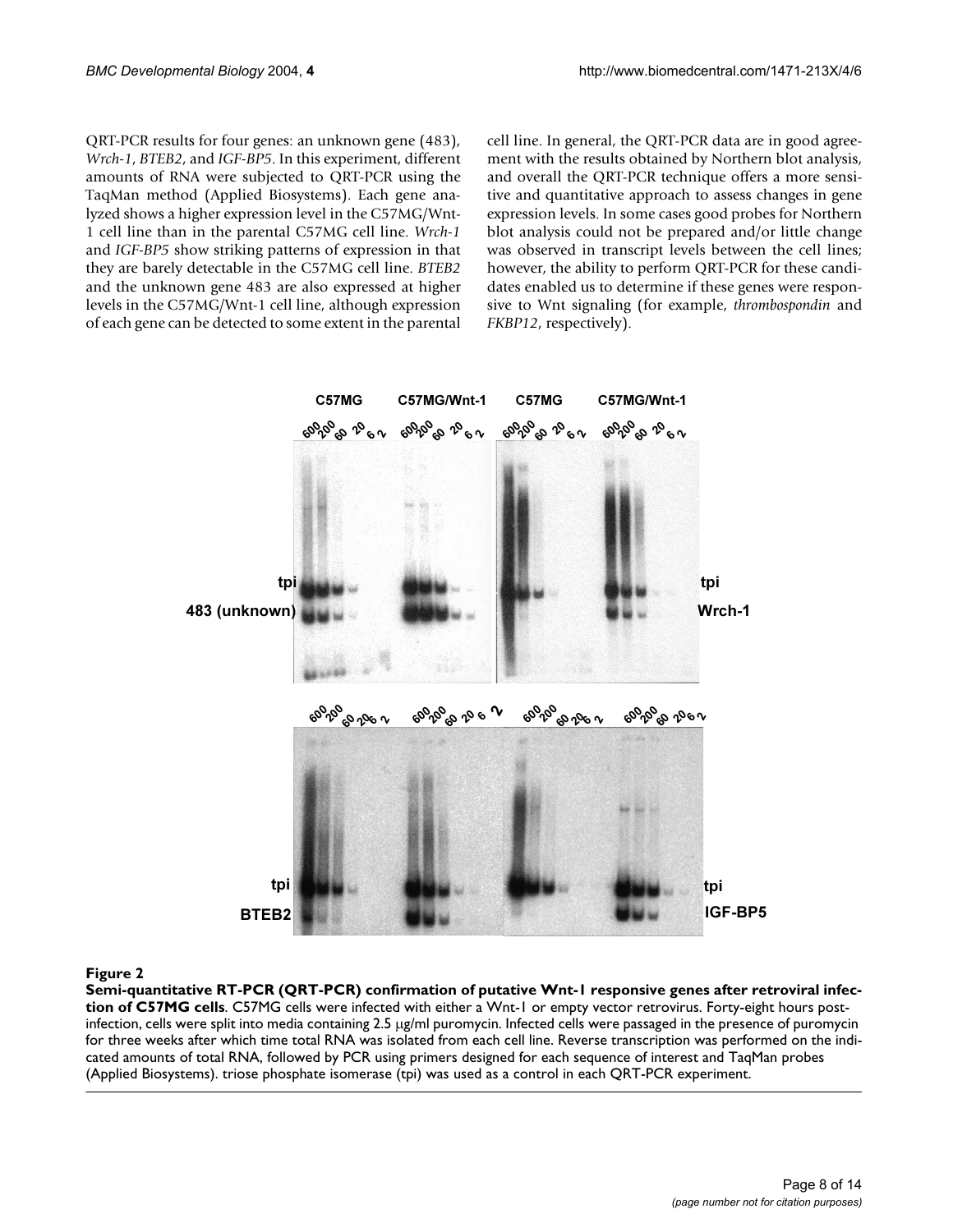<span id="page-8-0"></span>**Table 2: Summary of co-culture time course data. C57MG cells were co-cultured with QT6 or QT6Wnt-1 cells for the indicated times. Total RNA was isolated from each co-culture, and Northern blot analysis was performed using probes to the selected genes. Signals were quantified using a PhosphorImager. The reported value (fold induction) is the measure of the ratio of the signal for each gene in the Wnt-1 co-culture (normalized to GAPDH) to the signal for each gene in the control co-culture (normalized to GAPDH), averaged from three independent experiments. Zero (0) indicates that no detectable difference in gene expression was observed between the Wnt-1 and control co-cultures. "inc." signifies an increase in gene expression in the Wnt-1 co-culture, with no detectable signal in the control co-culture. Negative values indicate a decrease in expression.**

|                       | Time (hours) |                 |                |                 |                |                 |        | Time (days) |  |
|-----------------------|--------------|-----------------|----------------|-----------------|----------------|-----------------|--------|-------------|--|
| Gene                  | $\mathbf{2}$ | 3               | 6              | 12              | 24             | 48              | 3      |             |  |
| Connexin43            |              |                 | 1.5            | 1.4             | 1.9            | 2.3             |        |             |  |
| Protein phosphatase V |              |                 | $\overline{2}$ | 1.2             | 1.6            |                 |        |             |  |
| <b>SPARC</b>          |              |                 | ۱.5            | 1.2             | 1.3            | 2.9             | $-2$   | $-1.5$      |  |
| Radixin               |              |                 | ۱.5            | 1.5             | 1.3            | 1.6             |        |             |  |
| $E[f-1]$              |              |                 | 1.5            | 1.3             | 1.9            | $\mathsf{I}$ .4 |        |             |  |
| Thymosin b4           |              |                 | 1.2            | 0               | 0              | $\mathbf{L}$    |        |             |  |
| WISP-1                |              |                 | 0              | $\mathsf{L}$    | $\overline{2}$ | 1.5             |        |             |  |
| WISP-2                |              |                 | 1.2            | 1.7             | 3              | $-1.4$          |        |             |  |
| Collagen XII          | inc.         | inc.            | 2.2            |                 |                |                 | inc.   | -4          |  |
| HPIBP38               | 3.9          | 1.3             |                |                 |                |                 | $-4.6$ | $-1.2$      |  |
| Myc                   | 1.9          | 1.8             |                |                 |                |                 | $-3.6$ | 0           |  |
| Thrombospondin        | 1.5          | 0               | 2.3            | 1.7             | 1.4            |                 | $-7$   | 1.3         |  |
| Cyclin G              | inc.         | 0               | 1.4            | $\mathsf{I}$ .4 | 1.3            | 1.2             | $-1.5$ | $-1.6$      |  |
| <b>GKLF</b>           | 1.6          | $\mathsf{I}$ .4 | 1.2            | $\mathsf{L}$    | 1.4            | 1.5             |        |             |  |
| BTEB <sub>2</sub>     | 3.6          | 5.7             | 8.3            | 8               | $\mathbf{H}$   | 35              | 4.5    | 2.1         |  |

#### *Co-culture assay to confirm candidate Wnt-1 responsive genes*

Several of the Wnt-1 responsive genes that had been confirmed by independent retroviral infection of C57MG cells were subsequently tested in a co-culture assay to determine their time course of expression in response to Wnt-1 signaling (see [62] for culture details). Co-culture assays were carried out for various times in which C57MG cells were plated together with QT6 or QT6 cells expressing Wnt-1 (QT6Wnt-1), and Northern blot analysis was performed using total RNA isolated from the co-cultures and probes for the genes of interest (see Table [2\)](#page-8-0). A series of random clones that showed good induction by retroviral infection, as well as several of the transcription factor clones, were chosen for analysis. The transcription factor genes were chosen for analysis in the co-culture assay because it was hypothesized that they would be immediately activated in response to the Wnt-1 signal, given the ability of other signaling pathways, such as the mitogenactivated protein kinase (MAPK) pathway, to first activate the transcription of genes encoding transcription factors. This initial wave of gene expression could then contribute to the transcriptional activation of other genes in the pathway.

The results of the co-culture assay were striking, particularly because several of the genes which were up-regulated in response to Wnt-1 signaling in the retroviral infection assay were not up-regulated early in the co-culture assay (over a forty-eight hour time period). For example, *connexin43*, a known responsive gene of Wnt-1 signaling [37,63], was strongly induced in C57MG cells infected with the Wnt-1 retrovirus after three weeks in culture, but only modestly induced (approximately two-fold) after forty-eight hours of co-culture. Other Wnt-1 responsive genes identified by retroviral infection were only slightly up-regulated in the co-culture assay, such as *protein phosphatase V*, *SPARC*, and *thrombospondin*. One responsive gene, *thymosin*β*4*, was induced eight-fold in the retroviral infection assay but was not induced in a co-culture assay carried out from six to forty-eight hours. Furthermore, two clones, *collagen XII* and *BTEB2*, were up-regulated two to three hours after co-culture and in the retroviral infection assay. Finally, of the three transcription factor clones (all of which were induced in the retroviral infection assay), only one (*BTEB2*) demonstrated transcriptional activation throughout the co-culture assay. This discrepancy in gene expression levels probably reflects the temporal difference in the retroviral infection versus co-culture assay, and may also be due to other factors produced by the Wnt-1-expressing cells.

# *Differential screening for Wnt-1 and* β*-catenin responsive genes*

#### *Retroviral infection*

Differential screening (dot blotting) was performed on retrovirally infected C57MG cells in order to provide an independent method for confirming the results of the screen. Wnt-1 and empty vector retroviral infections were carried out in C57MG cells for three weeks, and labeled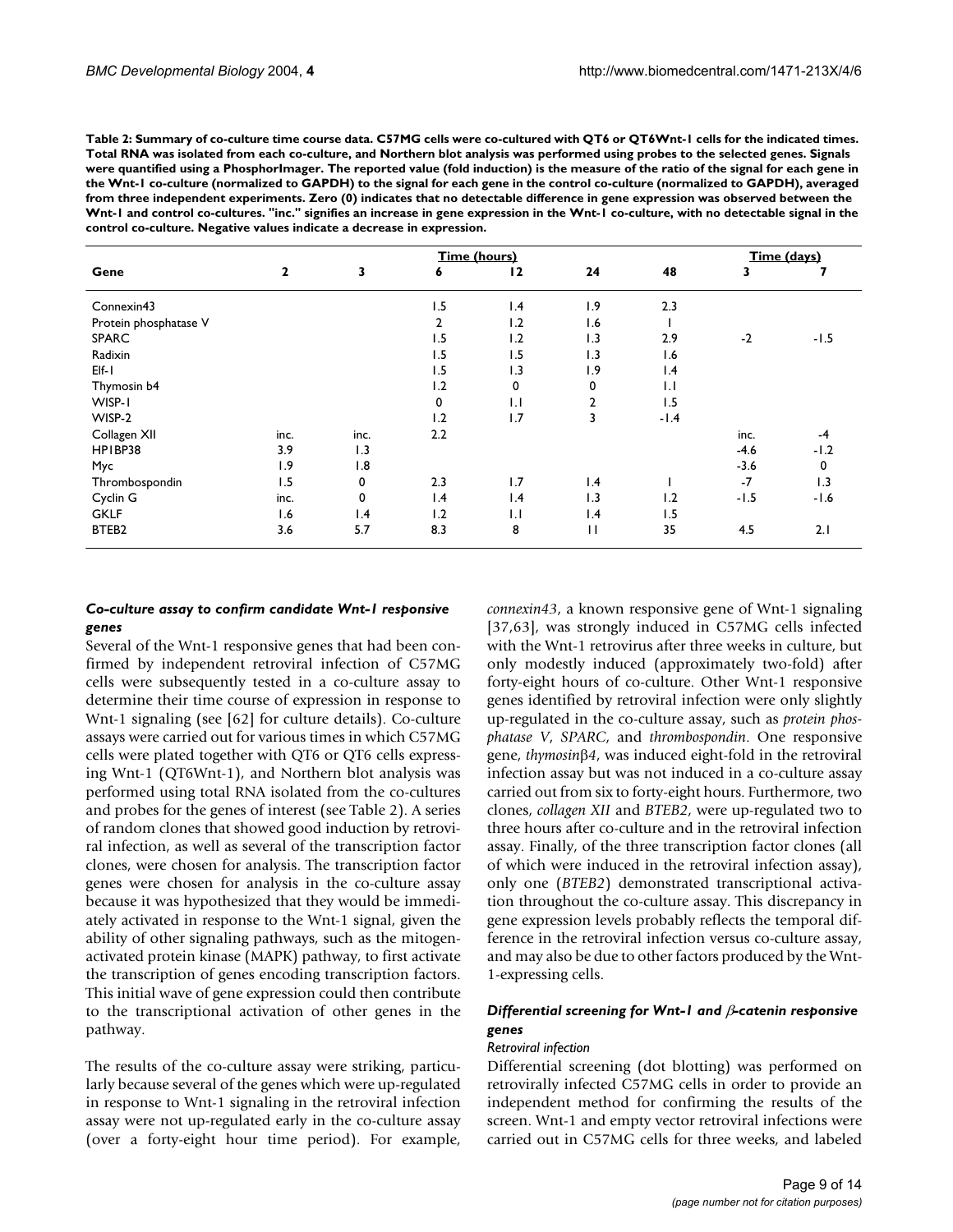**Table 3: Identification of Wnt-1 and** β**-catenin responsive genes in a twelve hour co-culture assay and a stable cell line overexpressing the non-degradable** β**-catenin mutant 4145**β**catenin. Differential screening was performed using labeled cDNA isolated from a twelve hour Wnt-1 co-culture and a stably transfected C57MG cell line that overexpresses the stable** β**catenin mutant 4145**β**-catenin. The labeled cDNA was hybridized overnight with membranes spotted with the putative Wnt-1 responsive sequences. Signals were quantified using the PhosphorImager, and the genes were classified based on their response to Wnt-1 signaling and high levels of** β**-catenin.**

#### **Genes Induced by Both Wnt-1 and b-catenin**

| Elf-1                      |
|----------------------------|
| HPIBP38                    |
| tlm                        |
| cul-2                      |
| activin                    |
| <b>FIN-16</b>              |
| Tob <sub>5</sub>           |
| Calponin                   |
| Calmodulin                 |
| IGFBP5                     |
| EI24                       |
| Thrombospondin             |
| Proteasome component C8    |
| Fibronectin receptor       |
| GDP dissociation inhibitor |
| rabllb                     |
| Wnt-5A                     |
| WISP-1                     |
| WISP-2                     |
| WISP-3                     |
| Thymosin b4                |
| Connexin43                 |
|                            |

cDNA was prepared from each cell type and hybridized to the prepared membranes. Table [1](#page-4-0) includes the results of the dot blot assay that are reported as fold activation. Overall the results are in good agreement with those obtained for the Northern blots performed after the retroviral infection of C57MG cells. In general, those genes upregulated by retroviral infection (as determined by Northern blot analysis) are also up-regulated (albeit not always to the same level) in the differential screening assay. Some discrepancies do exist in the data, however, with some genes found to be more highly up-regulated by Northern blot analysis as opposed to the levels detected in the differential screening experiment. This might be due to the spotting method of each clone onto the nitrocellulose membrane, giving rise to an uneven representation.

*Up-regulation of genes in response to Wnt and* β*-catenin signaling* Differential screening was used to identify which putative Wnt-1 responsive genes were also up-regulated in the presence of high levels of β-catenin. A stable C57MG cell

line was generated that overexpresses a stable form of βcatenin having two mutations which convert threonine 41 and serine 45 to alanine residues [34]. We have chosen to use these β-catenin cells because they consistently maintain high levels of stabilized β-catenin expression. This would enable us to compare and contrast the gene expression in response to Wnt signaling through a co-culture assay to that obtained in response to the expression of high levels of β-catenin only.

Differential screening was performed using cDNA isolated from the β-catenin stable cell line and from a QT6Wnt-1+C57MG cell twelve hour co-culture. The following genes were tested in this assay: *BTEB2*, *nucleoporin*, *Wrch-1*, *GKLF*, *tra1*, *elf-1*, *HP1.BP38*, *tlm*, *cul-2*, *activin*, *FIN16*, *tob5*, *calponin*, *calmodulin*, *IGF BP5*, *EI24*, *thrombospondin*, *proteasome component C8*, *fibronectin receptor*, *GDP dissociation inhibitor*, *rab11b*, *Wnt-5A*, *WISP-1*, *WISP-2*, *WISP-*3, *thymosin*β*4*, and *connexin43*. In this assay, Wnt-1 signaling was demonstrated to up-regulate *BTEB2*, *nucleoporin*, and *Wrch-1* only, while *GKLF* and *tra1* are only up-regulated in the presence of high levels of β-catenin. Table 3 shows that, of the genes tested, the majority are up-regulated in both the Wnt-1 co-culture and the stable β-catenin cell line. Included in this category are two known Wnt-1 and β-catenin responsive genes, *connexin43* [37] and *WISP-1* [33,34].

### **Discussion**

cDNA subtractive hybridization has identified several putative Wnt-1 responsive genes at the mRNA level in a mammary epithelial cell line that overexpresses *Wnt-1* (C57MG/Wnt-1). The up-regulation of these candidate genes was confirmed by Northern blot analysis and differential screening of material isolated from three independent sources: 1) C57MG cells infected in an independent retrovirus infection assay, 2) co-culture of C57MG cells with a cell line that overexpresses *Wnt-1* (QT6Wnt-1), and 3) C57MG cells that overexpress a stable form of β-catenin. In addition, some of these putative Wnt-1 responsive genes were confirmed by semi-quantitative RT-PCR analysis using RNA obtained from C57MG/Wnt-1 cells and the parental C57MG cells. Independent retroviral infection of C57MG cells with a Wnt-1 or empty retroviral vector confirmed that, of the 67 genes subjected to Northern blot analysis, QRT-PCR and/or differential screening, approximately 93% (62) were up-regulated  $\geq$ 1.5-fold by Wnt-1 signaling.

Signaling pathways give rise to a cascade of gene expression, with the immediate response genes being activated first, usually in the absence of any new protein synthesis [64-66]. The function of such immediate response genes ranges from regulators of the cell cycle to acting as transcription factors [67,68]. The initial activation of tran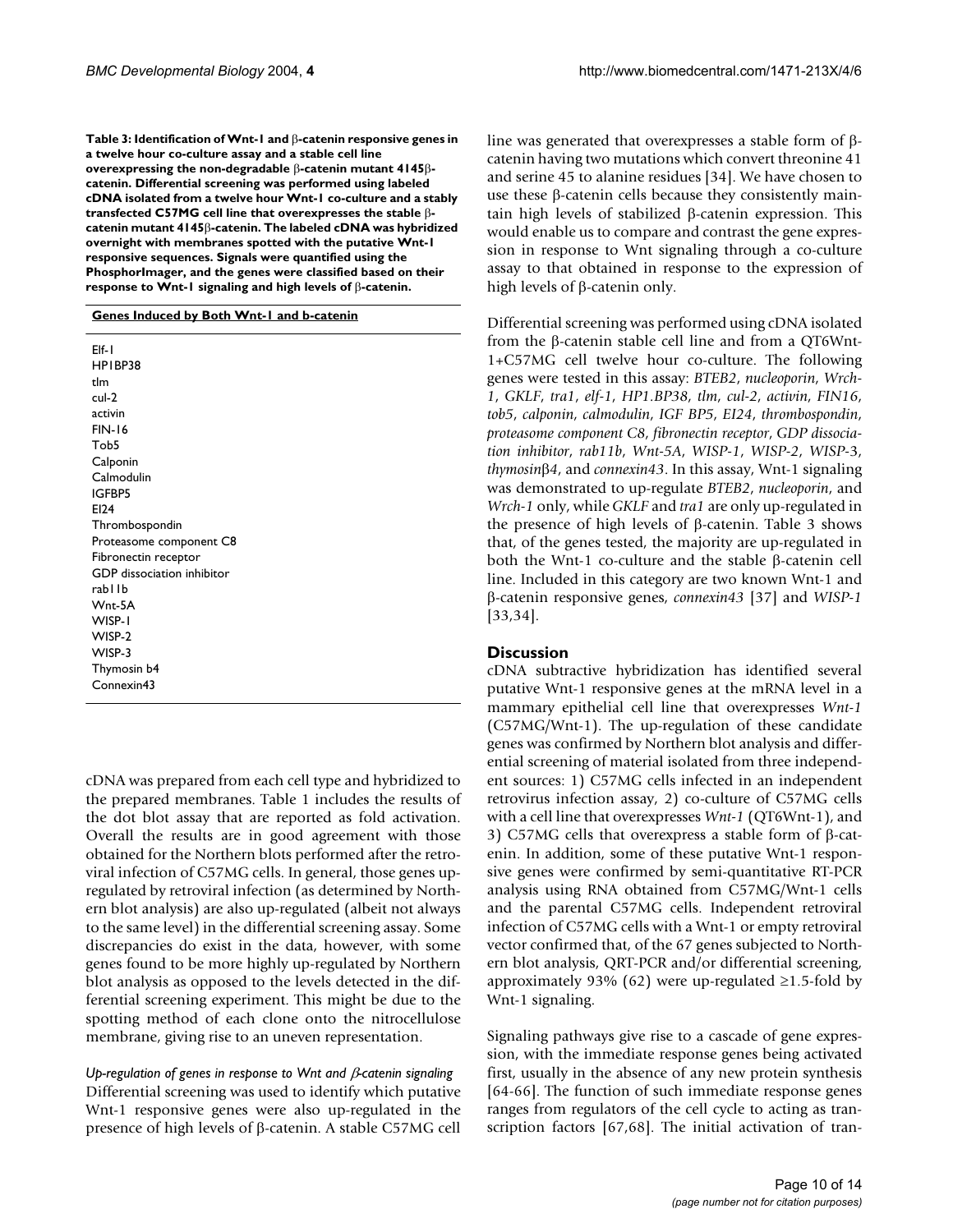scription factors then permits the activation of a second wave of gene expression, the early or middle response genes [64,69]. The late response genes are activated last, and may or may not be transcriptionally regulated by the early response genes [70,71]. In the case of Wnt-1 transformation of C57MG cells, we hypothesized that these late response genes may function to maintain the transformed state of these cells throughout their lifetime in tissue culture. Therefore, the screen was performed using C57MG cells that had been stably expressing Wnt-1 for approximately three weeks to ensure the identification of all three categories of response genes. In addition, total RNA was extracted when cells were approximately 95% confluent to ensure the effects of Wnt-1-induced transformation and to enable us to determine how gene expression is regulated in response to the mitogenic effects of Wnt signaling. It is evident to us, however, that by using this time point of three weeks, we may potentially miss identifying some immediate (and perhaps early) response genes that are only transiently activated in response to Wnt signaling, as such genes may not remain induced over such an extended period of time. In addition, as is true of all non-saturation screens, some known targets of Wnt signaling were not identified, such as *cyclin D1*. We recognize that this is a limitation of the screen methodology but are still encouraged by the number of Wnt responsive genes that we have identified.

The sequences having database homology and that were confirmed to be up-regulated in response to Wnt signaling in one (or more) of the independent assays could be categorized based upon their putative function as follows: cell cycle exit/differentiation, transcription factors, calciumrelated, ECM/cytoskeleton, p53-related, GTP-binding proteins, ubiquitin-related, and other. One category of interest was that of the transcription factors, as these might include 1) genes activated, along with β-catenin, to mediate responsive gene expression and/or 2) novel β-catenin responsive genes. We believe that the identification of a battery of transcription factors up-regulated in response to Wnt signaling may aid us in developing a model in which the activation of these transcription factors, along with the β-catenin/Lef-TCF complex, mediates the up-regulation of other genes by Wnt signaling, including those identified in our screen. Another category of interest consisted of several genes involved in remodeling the extracellular matrix (ECM) and the cytoskeleton. The identification of these genes as potential Wnt-1 responsive genes is interesting in light of the ability of Wnt-1 to radically alter the morphology of C57MG cells, a process that involves changing the cytoskeleton of these cells and their surrounding ECM. Finally, *connexin43* was identified as a putative responsive gene of Wnt-1 signaling in our assay. The identification of this gene as a responsive gene of the Wnt-1 signaling pathway is expected given previous evidence that it is a veritable Wnt-1 target [63] and lends credence to the ability of the screen to identify true responsive genes of the Wnt-1 signaling pathway.

Several of the genes confirmed by independent retroviral infection of C57MG cells, along with the putative transcription factors, were chosen for analysis in the coculture assay. The co-culture assay was performed in two phases, an early co-culture of one to four hours, and a later co-culture of six to forty-eight hours. Several of the Wnt-1 responsive genes highly up-regulated by retroviral infection were not induced in the co-culture assay. At first this result seemed surprising, but it can probably be explained by the conditions under which these genes were identified: the screen, as well as the independent retroviral infection, was performed on cells that had been passaged in tissue culture for three weeks after Wnt-1 retroviral infection.

Concomitant with the co-culture assay, differential screening was employed in order to confirm the screen results. Many of the genes confirmed by independent retroviral infection through Northern blot analysis were also found to be induced in the differential screening assay using C57MG cells infected with a Wnt-1 retrovirus as the starting material. Although the fold induction was not identical for both assays, this is to be expected given that the methodology for each is different. Furthermore, differential screening relies upon the ability of RNA to be converted to labeled cDNA and for each gene to be equally represented, in excess, on the nitrocellulose membrane, in order to hybridize with the labeled cDNA. Given these caveats, it is not surprising to see differences between the fold activation for each gene as determined by Northern blot analysis and differential screening. The conversion of RNA to labeled cDNA assumes that all transcripts will be converted and labeled with the same efficiency by the reverse transcriptase enzyme. It is highly possible that some transcripts will be more difficult to convert to cDNA given the nature of their sequence. This would give rise to an unequal representation of particular transcripts within the cDNA mixture and could explain the differences observed in fold activation by the differential screening method. These inherent limitations to the differential screening technique must be taken into account and hence the results should be confirmed by Northern blot analysis and/or QRT-PCR to determine if in fact the gene is regulated by Wnt-1 signaling.

The differential screening assay was also performed with a C57MG cell line that stably overexpresses a non-degradable β-catenin mutant, and the results were compared to those found for a differential screening assay conducted with a twelve hour QT6Wnt-1+ C57MG co-culture. Several of the genes transcriptionally up-regulated by the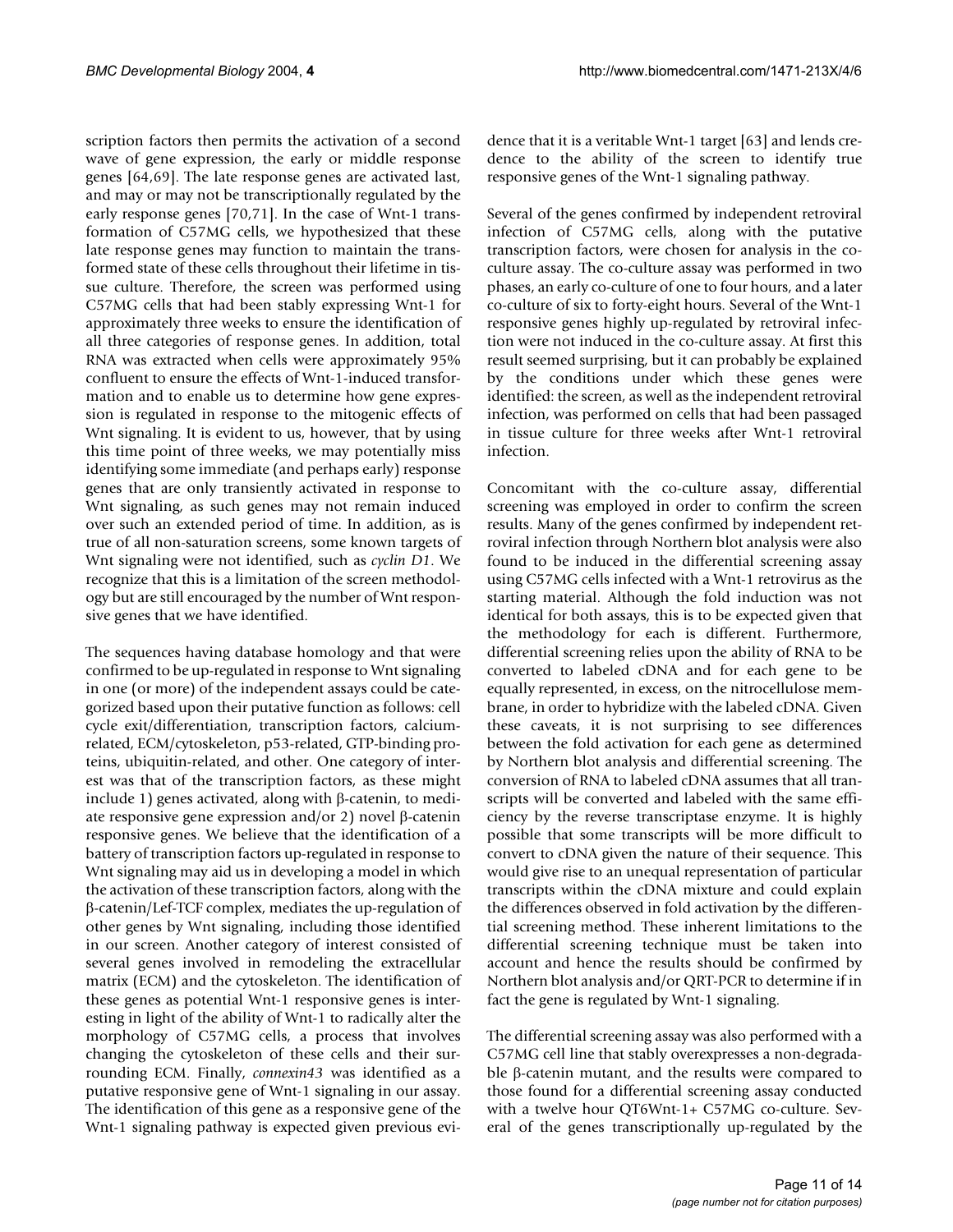Wnt-1 co-culture were also found to be up-regulated by overexpressing β-catenin. This is to be expected, given that the canonical Wnt-1 signaling pathway relies upon the βcatenin/Lef-TCF transcription factor complex to mediate the activation of downstream responsive genes.

# **Conclusions**

These results provide us with a molecular signature of the changes that occur in a mammary epithelial cell line (C57MG) upon transformation by Wnt-1. Although it is not possible to distinguish between genes induced directly and indirectly by Wnt signaling using the methods described herein (because we looked three weeks after retroviral infection and also did not analyze the promoters of the identified genes for putative TCF binding sites), the techniques utilized here still have provided us with a useful tool to rapidly assess changes induced during the transformation phenotype. With these results in hand, we now have a snapshot of the gene expression changes that take place after three weeks of Wnt-1 overexpression, and we can use this information to understand how the protein products of these up-regulated genes help establish and/or maintain the transformation phenotype. We surmise that many changes take place in the cell upon reception of Wnt, including, on a molecular level, the activation of various downstream signaling pathways mediated by other transcription factors, calcium, phosphatases, and GTP binding proteins. These in turn go on to activate other genes that lead to the morphological changes apparent upon transformation; for example, the activation of various ECM and cytoskeletal proteins to remodel the cell architecture. It is possible that such a model can be used to investigate the roles of Wnts, and how they transduce their signals, in other systems.

# **Methods**

### *Cell culture, reagents and retroviral infection*

Information with respect to cell culture techniques and reagents can be found in [33,34,39].

### *RNA isolation and Northern blot analysis*

Total RNA was isolated from cells at high degrees of confluency (≥95%) and Northern blot analyses were carried out as described [39].

### *Suppression Subtractive Hybridization (SSH)*

SSH was performed using the PCR-Select cDNA Subtraction Kit (CLONTECH). Tester double-stranded cDNA was synthesized from 2  $\mu$ g poly(A+) RNA that was isolated from the C57MG/Wnt-1 cell line. Driver double-stranded cDNA was isolated from 2  $\mu$ g poly $(A^+)$  RNA from the C57MG parent cell line. After the subtractive hybridization, the subtracted cDNA was subcloned into the pGEM-T vector for further analysis. For additional information with respect to SSH, please see [33,72-74].

### *Differential screening (dot blotting)*

Five (5)  $\mu$ g of DNA of each of the putative Wnt-1 responsive clones were spotted onto nitrocellulose membranes and baked for two hours at  $80^{\circ}$ C under vacuum. Poly $(A^+)$ RNA was prepared from either C57MG cells infected with Wnt-1 or the empty vector retrovirus, C57MG cells stably expressing a the T41A, S45A stable mutant form of β-catenin (4145 β-catenin), or C57MG cells co-cultured with QT6 or QT6Wnt-1 cells. 2  $\mu$ g of poly $(A^+)$  RNA was converted to labeled cDNA in the presence of oligo(dT), random hexamers, unlabeled ATP, CTP, GTP, UTP, reverse transcriptase, and [32P]CTP. Prehybridization, hybridization, and washing procedures were followed as per the Northern blot procedure described previously [39]. The membranes were exposed to a STORM PhosphorImager (Molecular Dynamics/Amersham Pharmacia Biotech) and quantitated using the ImageQuant program (Molecular Dynamics/Amersham Pharmacia Biotech) based on the ratio of each signal in the Wnt-1-treated cells to the signal in the control-treated cells (each normalized to GAPDH).

### *Semi-quantitative reverse transcription-polymerase chain reaction (QRT-PCR)*

QRT-PCR was performed using varying amounts of total RNA in accordance with the TaqMan protocol (Applied Biosystems).

### *Labeled immunoprecipitation*

Immunoprecipitation was performed as previously described in [39].

# **Authors' contributions**

LT carried out all of the molecular studies and experiments described herein, with the exception of the actual screen process, sequencing, and QRT-PCR experiments that were performed by DP. LT, in conjunction with Dr. Arnold J. Levine, conceived of the study and participated in its design and coordination. All authors read and approved the final manuscript.

### **Acknowledgments**

This work was supported by the NIH Cancer Training Grant T32 CA-09528. L. Taneyhill was supported in part by a fellowship from the New Jersey Commission on Cancer Research (98-2001-CCR-00). The authors would like to especially thank Dr. Arnold J. Levine for his support and encouragement of this work. Finally, the authors would like to thank Dr. Marianne Bronner-Fraser for her editorial assistance and helpful suggestions.

### **References**

- 1. Wharton JK: **[Runnin' with the Dvl: Proteins that associate with](http://www.ncbi.nlm.nih.gov/entrez/query.fcgi?cmd=Retrieve&db=PubMed&dopt=Abstract&list_uids=10.1006/dbio.2002.0869) [Dsh/Dvl and their significance to Wnt signal transduction](http://www.ncbi.nlm.nih.gov/entrez/query.fcgi?cmd=Retrieve&db=PubMed&dopt=Abstract&list_uids=10.1006/dbio.2002.0869)[.](http://www.ncbi.nlm.nih.gov/entrez/query.fcgi?cmd=Retrieve&db=PubMed&dopt=Abstract&list_uids=12490194)** *Dev Biol* 2003, **253:**1-17.
- 2. Moon RT, Bowerman B, Boutros M, Perrimon N: **The promise and perils of Wnt signaling through** β**[-catenin](http://www.ncbi.nlm.nih.gov/entrez/query.fcgi?cmd=Retrieve&db=PubMed&dopt=Abstract&list_uids=10.1126/science.1071549)[.](http://www.ncbi.nlm.nih.gov/entrez/query.fcgi?cmd=Retrieve&db=PubMed&dopt=Abstract&list_uids=12040179)** *Science* 2002, **296:**1644-1646.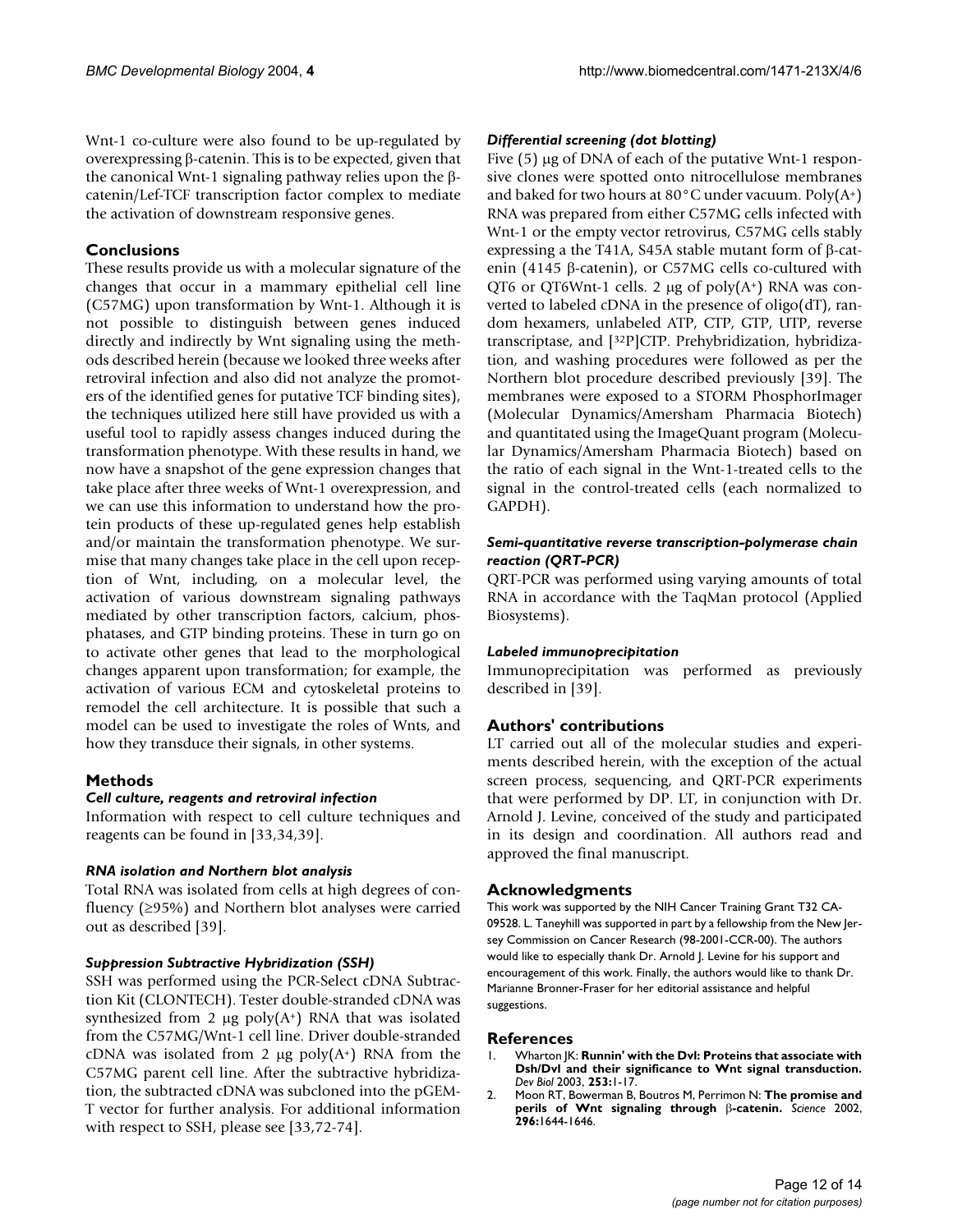- 3. Huelsken J, Birchmeier W: **[New aspects of Wnt signaling path](http://www.ncbi.nlm.nih.gov/entrez/query.fcgi?cmd=Retrieve&db=PubMed&dopt=Abstract&list_uids=10.1016/S0959-437X(00)00231-8)[ways in higher vertebrates](http://www.ncbi.nlm.nih.gov/entrez/query.fcgi?cmd=Retrieve&db=PubMed&dopt=Abstract&list_uids=10.1016/S0959-437X(00)00231-8)[.](http://www.ncbi.nlm.nih.gov/entrez/query.fcgi?cmd=Retrieve&db=PubMed&dopt=Abstract&list_uids=11532397)** *Curr Opin Genet Dev* 2001, **11:**547-553.
- [Wnt signaling and cancer.](http://www.ncbi.nlm.nih.gov/entrez/query.fcgi?cmd=Retrieve&db=PubMed&dopt=Abstract&list_uids=10921899) Genes Dev 2000, **14:**1837-1851.
- 5. **The Wnt Gene Webpage** [[http://www.stanford.edu/~rnusse/](http://www.stanford.edu/~rnusse/wntwindow.html) [wntwindow.html\]](http://www.stanford.edu/~rnusse/wntwindow.html)
- <span id="page-12-0"></span>6. Miller JR, Hocking AM, Brown JD, Moon RT: **Mechanism and function of signal transduction by the Wnt/**β**-catenin and Wnt/ Ca2+ [pathways](http://www.ncbi.nlm.nih.gov/entrez/query.fcgi?cmd=Retrieve&db=PubMed&dopt=Abstract&list_uids=10.1038/sj.onc.1203245)[.](http://www.ncbi.nlm.nih.gov/entrez/query.fcgi?cmd=Retrieve&db=PubMed&dopt=Abstract&list_uids=10630639)** *Oncogene* 1999, **18:**7860-7872.
- 7. van Es JH, Barker N, Clevers H: **[You Wnt some, you lose some:](http://www.ncbi.nlm.nih.gov/entrez/query.fcgi?cmd=Retrieve&db=PubMed&dopt=Abstract&list_uids=10.1016/S0959-437X(02)00012-6) [oncogenes in the Wnt signaling pathway](http://www.ncbi.nlm.nih.gov/entrez/query.fcgi?cmd=Retrieve&db=PubMed&dopt=Abstract&list_uids=10.1016/S0959-437X(02)00012-6)[.](http://www.ncbi.nlm.nih.gov/entrez/query.fcgi?cmd=Retrieve&db=PubMed&dopt=Abstract&list_uids=12573432)** *Curr Opin Genet Dev* 2003, **13:**28-33.
- 8. Behrens J, von Kries JP, Kuhl M, Bruhn L, Wedlich D, Grosschedl R, Birchmeier W: **[Functional interaction of beta-catenin with the](http://www.ncbi.nlm.nih.gov/entrez/query.fcgi?cmd=Retrieve&db=PubMed&dopt=Abstract&list_uids=10.1038/382638a0) [transcription factor LEF-1](http://www.ncbi.nlm.nih.gov/entrez/query.fcgi?cmd=Retrieve&db=PubMed&dopt=Abstract&list_uids=10.1038/382638a0)[.](http://www.ncbi.nlm.nih.gov/entrez/query.fcgi?cmd=Retrieve&db=PubMed&dopt=Abstract&list_uids=8757136)** *Nature* 1996, **382:**638-642.
- 9. Molenaar M, van de Wetering M, Oosterwegel M, Peterson-Maduro J, Godsave S, Korinek V, Roose J, Destree O, Clevers H: **XTcf-3 transcription factor mediates** β**[-catenin-induced axis forma](http://www.ncbi.nlm.nih.gov/entrez/query.fcgi?cmd=Retrieve&db=PubMed&dopt=Abstract&list_uids=8756721)[tion in Xenopus embryos.](http://www.ncbi.nlm.nih.gov/entrez/query.fcgi?cmd=Retrieve&db=PubMed&dopt=Abstract&list_uids=8756721)** *Cell* 1996, **86:**391-399.
- 10. Nusse R: **[Many tumors induced by the mouse mammary](http://www.ncbi.nlm.nih.gov/entrez/query.fcgi?cmd=Retrieve&db=PubMed&dopt=Abstract&list_uids=10.1016/0092-8674(82)90409-3) [tumor virus contain a provirus integrated in the same region](http://www.ncbi.nlm.nih.gov/entrez/query.fcgi?cmd=Retrieve&db=PubMed&dopt=Abstract&list_uids=10.1016/0092-8674(82)90409-3) [of the host genome](http://www.ncbi.nlm.nih.gov/entrez/query.fcgi?cmd=Retrieve&db=PubMed&dopt=Abstract&list_uids=10.1016/0092-8674(82)90409-3)[.](http://www.ncbi.nlm.nih.gov/entrez/query.fcgi?cmd=Retrieve&db=PubMed&dopt=Abstract&list_uids=6297757)** *Cell* 1982, **31:**99-109.
- <span id="page-12-1"></span>11. Nusse R, Varmus HE: *Wnt* **[genes](http://www.ncbi.nlm.nih.gov/entrez/query.fcgi?cmd=Retrieve&db=PubMed&dopt=Abstract&list_uids=10.1016/0092-8674(92)90630-U)[.](http://www.ncbi.nlm.nih.gov/entrez/query.fcgi?cmd=Retrieve&db=PubMed&dopt=Abstract&list_uids=1617723)** *Cell* 1992, **69:**1073-1087.
- 12. Bradley RS, Brown AMC: **[A soluble form of Wnt-1 protein with](http://www.ncbi.nlm.nih.gov/entrez/query.fcgi?cmd=Retrieve&db=PubMed&dopt=Abstract&list_uids=7623853) [mitogenic activity on mammary epithelial cells.](http://www.ncbi.nlm.nih.gov/entrez/query.fcgi?cmd=Retrieve&db=PubMed&dopt=Abstract&list_uids=7623853)** *Mol Cell Biol* 1995, **15:**4616-4622.
- 13. Young CS, Kitamura M, Hardy S, Kitajewski J: **[Wnt-1 induces](http://www.ncbi.nlm.nih.gov/entrez/query.fcgi?cmd=Retrieve&db=PubMed&dopt=Abstract&list_uids=9566868) [growth, cytosolic beta-catenin, and Tcf/Lef transcriptional](http://www.ncbi.nlm.nih.gov/entrez/query.fcgi?cmd=Retrieve&db=PubMed&dopt=Abstract&list_uids=9566868) [activation in Rat-1 fibroblasts.](http://www.ncbi.nlm.nih.gov/entrez/query.fcgi?cmd=Retrieve&db=PubMed&dopt=Abstract&list_uids=9566868)** *Mol Cell Biol* 1998, **18:**2474-2485.
- 14. Hsu S-C, Galceran J, Grosschedl R: **Modulation of transcriptional regulation by LEF-1 in response to Wnt-1 signaling and association with** β**[-catenin.](http://www.ncbi.nlm.nih.gov/entrez/query.fcgi?cmd=Retrieve&db=PubMed&dopt=Abstract&list_uids=9671490)** *Mol Cell Biol* 1998, **18:**4807-4818.
- 15. Katoh M: **[Expression and regulation of WNT1 in human can](http://www.ncbi.nlm.nih.gov/entrez/query.fcgi?cmd=Retrieve&db=PubMed&dopt=Abstract&list_uids=12469206)[cer: Up-regulation of WNT1 by beta-estradiol in MCF-7](http://www.ncbi.nlm.nih.gov/entrez/query.fcgi?cmd=Retrieve&db=PubMed&dopt=Abstract&list_uids=12469206) [cells.](http://www.ncbi.nlm.nih.gov/entrez/query.fcgi?cmd=Retrieve&db=PubMed&dopt=Abstract&list_uids=12469206)** *Int J Oncol* 2003, **22:**209-212.
- <span id="page-12-2"></span>Vider B-Z, Zimber A, Chastre E, Prevot S, Gespach C, Estlein D, Wolloch Y, Tronick SR, Gazit A, Yaniv A: **Evidence for the involvement of the** *Wnt 2* **[gene in human colorectal cancer.](http://www.ncbi.nlm.nih.gov/entrez/query.fcgi?cmd=Retrieve&db=PubMed&dopt=Abstract&list_uids=8552386)** *Oncogene* 1996, **12:**153-158.
- <span id="page-12-3"></span>17. Lejeune S, Huguet EL, Hamby A, Poulsom R, Harris AL: *Wnt5a* **[clon](http://www.ncbi.nlm.nih.gov/entrez/query.fcgi?cmd=Retrieve&db=PubMed&dopt=Abstract&list_uids=9815976)[ing, expression, and up-regulation in human primary breast](http://www.ncbi.nlm.nih.gov/entrez/query.fcgi?cmd=Retrieve&db=PubMed&dopt=Abstract&list_uids=9815976) [cancers.](http://www.ncbi.nlm.nih.gov/entrez/query.fcgi?cmd=Retrieve&db=PubMed&dopt=Abstract&list_uids=9815976)** *Clin Cancer Res* 1995, **1:**215-222.
- <span id="page-12-4"></span>18. Iozzo RV, Eichstetter I, Danielson KG: **Aberrant expression of the growth factor** *Wnt-5A* **[in human malignancy.](http://www.ncbi.nlm.nih.gov/entrez/query.fcgi?cmd=Retrieve&db=PubMed&dopt=Abstract&list_uids=7627953)** *Cancer Res* 1995, **55:**3495-3499.
- <span id="page-12-5"></span>19. Bui TD, Rankin J, Smith K, Huguet EL, Ruben S, Strachan T, Harris AL, Lindsay S: **A novel human** *Wnt* **gene,** *WNT10B***[, maps to 12q13](http://www.ncbi.nlm.nih.gov/entrez/query.fcgi?cmd=Retrieve&db=PubMed&dopt=Abstract&list_uids=10.1038/sj.onc.1200936) [and is expressed in human breast carcinomas](http://www.ncbi.nlm.nih.gov/entrez/query.fcgi?cmd=Retrieve&db=PubMed&dopt=Abstract&list_uids=10.1038/sj.onc.1200936)[.](http://www.ncbi.nlm.nih.gov/entrez/query.fcgi?cmd=Retrieve&db=PubMed&dopt=Abstract&list_uids=9121776)** *Oncogene* 1997, **14:**1249-1253.
- <span id="page-12-6"></span>20. Katoh M, Hirai M, Sugimura T, Terada M: **Cloning, expression and chromosomal localization of** *Wnt-13***, a novel member of the** *Wnt* **[gene family.](http://www.ncbi.nlm.nih.gov/entrez/query.fcgi?cmd=Retrieve&db=PubMed&dopt=Abstract&list_uids=8761309)** *Oncogene* 1996, **13:**873-876.
- 21. Miyoshi Y, Hagase H, Ando H, Horii A, Ichii S, Nakatsuru S, Aoki T, Miki Y, Mori T, Nakamura Y: **[Somatic mutations of the APC](http://www.ncbi.nlm.nih.gov/entrez/query.fcgi?cmd=Retrieve&db=PubMed&dopt=Abstract&list_uids=1338904) [gene in colorectal tumors: Mutation cluster region in the](http://www.ncbi.nlm.nih.gov/entrez/query.fcgi?cmd=Retrieve&db=PubMed&dopt=Abstract&list_uids=1338904) [APC gene.](http://www.ncbi.nlm.nih.gov/entrez/query.fcgi?cmd=Retrieve&db=PubMed&dopt=Abstract&list_uids=1338904)** *Hum Mol Genet* 1992, **1:**229-233.
- 22. Chan EF, Gat U, McNiff JM, Fuchs E: **[A common human skin](http://www.ncbi.nlm.nih.gov/entrez/query.fcgi?cmd=Retrieve&db=PubMed&dopt=Abstract&list_uids=10.1038/7747) [tumour is caused by activating mutations in beta-catenin](http://www.ncbi.nlm.nih.gov/entrez/query.fcgi?cmd=Retrieve&db=PubMed&dopt=Abstract&list_uids=10.1038/7747)[.](http://www.ncbi.nlm.nih.gov/entrez/query.fcgi?cmd=Retrieve&db=PubMed&dopt=Abstract&list_uids=10192393)** *Nat Genet* 1999, **21:**410-413.
- 23. de La Coste A, Romagnolo B, Billuart P, Renard CA, Buendia MA, Soubrane O, Fabre M, Chelly J, Beldjord C, Kahn A, Perret C: **[Somatic mutations of the beta-catenin gene are frequent in](http://www.ncbi.nlm.nih.gov/entrez/query.fcgi?cmd=Retrieve&db=PubMed&dopt=Abstract&list_uids=10.1073/pnas.95.15.8847) [mouse and human hepatocellular carcinomas](http://www.ncbi.nlm.nih.gov/entrez/query.fcgi?cmd=Retrieve&db=PubMed&dopt=Abstract&list_uids=10.1073/pnas.95.15.8847)[.](http://www.ncbi.nlm.nih.gov/entrez/query.fcgi?cmd=Retrieve&db=PubMed&dopt=Abstract&list_uids=9671767)** *Proc Natl Acad Sci U S A* 1998, **95:**8847-8851.
- 24. Morin PJ, Sparks AB, Korinek V, Barker N, Clevers H, Vogelstein B, Kinzler KW: **Activation of** β**-catenin-Tcf signaling in colon cancer by mutations in** β**[-catenin or APC](http://www.ncbi.nlm.nih.gov/entrez/query.fcgi?cmd=Retrieve&db=PubMed&dopt=Abstract&list_uids=10.1126/science.275.5307.1787)[.](http://www.ncbi.nlm.nih.gov/entrez/query.fcgi?cmd=Retrieve&db=PubMed&dopt=Abstract&list_uids=9065402)** *Science* 1997, **275:**1787-1790.
- 25. Rubinfeld B, Robbins P, El-Gamil M, Albert I, Porfiri E, Polakis P: **Stabilization of** β**[-catenin by genetic defects in melanoma cell](http://www.ncbi.nlm.nih.gov/entrez/query.fcgi?cmd=Retrieve&db=PubMed&dopt=Abstract&list_uids=10.1126/science.275.5307.1790) [lines](http://www.ncbi.nlm.nih.gov/entrez/query.fcgi?cmd=Retrieve&db=PubMed&dopt=Abstract&list_uids=10.1126/science.275.5307.1790)[.](http://www.ncbi.nlm.nih.gov/entrez/query.fcgi?cmd=Retrieve&db=PubMed&dopt=Abstract&list_uids=9065403)** *Science* 1997, **275:**1790-1792.
- 26. Riese J, Yu X, Munnerlyn A, Eresh S, Hsu S-C, Grosschedl R, Bienz M: **LEF-1, a nuclear factor coordinating signaling inputs from** *wingless* **and** *decapentaplegic***[.](http://www.ncbi.nlm.nih.gov/entrez/query.fcgi?cmd=Retrieve&db=PubMed&dopt=Abstract&list_uids=9118221)** *Cell* 1997, **88:**777-787.
- 27. van der Wetering M, Cavallo R, Dooijes D, van Beest M, van Es J, Loureiro J: **[Armadillo co-activates transcription driven by the](http://www.ncbi.nlm.nih.gov/entrez/query.fcgi?cmd=Retrieve&db=PubMed&dopt=Abstract&list_uids=10.1016/S0092-8674(00)81925-X) [product of the Drosophila segment polarity gene dTCF](http://www.ncbi.nlm.nih.gov/entrez/query.fcgi?cmd=Retrieve&db=PubMed&dopt=Abstract&list_uids=10.1016/S0092-8674(00)81925-X)[.](http://www.ncbi.nlm.nih.gov/entrez/query.fcgi?cmd=Retrieve&db=PubMed&dopt=Abstract&list_uids=9118222)** *Cell* 1997, **88:**789-799.
- 28. Brannon M, Kimelman D: **[Activation of Siamois by the Wnt](http://www.ncbi.nlm.nih.gov/entrez/query.fcgi?cmd=Retrieve&db=PubMed&dopt=Abstract&list_uids=10.1006/dbio.1996.0306) [pathway](http://www.ncbi.nlm.nih.gov/entrez/query.fcgi?cmd=Retrieve&db=PubMed&dopt=Abstract&list_uids=10.1006/dbio.1996.0306)[.](http://www.ncbi.nlm.nih.gov/entrez/query.fcgi?cmd=Retrieve&db=PubMed&dopt=Abstract&list_uids=8948596)** *Dev Biol* 1996, **180:**344-347.
- <span id="page-12-7"></span>29. Laurent MN, Blitz IL, Hashimoto C, Rothbacher U, Cho KW: **The Xenopus homeobox gene** *twin* **[mediates Wnt induction of](http://www.ncbi.nlm.nih.gov/entrez/query.fcgi?cmd=Retrieve&db=PubMed&dopt=Abstract&list_uids=9428427) [goosecoid in establishment of Spemann's organizer.](http://www.ncbi.nlm.nih.gov/entrez/query.fcgi?cmd=Retrieve&db=PubMed&dopt=Abstract&list_uids=9428427)** *Development* 1997, **124:**4905-4916.
- 30. Shtutman M, Zhurinsky J, Simcha I, Albanese C, D'Amico M, Pestell R, Ben-Ze'ev A: **The cyclin D1 gene is a target of the** β**[-catenin/](http://www.ncbi.nlm.nih.gov/entrez/query.fcgi?cmd=Retrieve&db=PubMed&dopt=Abstract&list_uids=10.1073/pnas.96.10.5522) [LEF-1 pathway](http://www.ncbi.nlm.nih.gov/entrez/query.fcgi?cmd=Retrieve&db=PubMed&dopt=Abstract&list_uids=10.1073/pnas.96.10.5522)[.](http://www.ncbi.nlm.nih.gov/entrez/query.fcgi?cmd=Retrieve&db=PubMed&dopt=Abstract&list_uids=10318916)** *Proc Natl Acad Sci U S A* 1999, **96:**5522-5527.
- 31. Tetsu O, McCormick F: β**[-catenin regulates expression of cyclin](http://www.ncbi.nlm.nih.gov/entrez/query.fcgi?cmd=Retrieve&db=PubMed&dopt=Abstract&list_uids=10.1038/18884) [D1 in colon carcinoma cells](http://www.ncbi.nlm.nih.gov/entrez/query.fcgi?cmd=Retrieve&db=PubMed&dopt=Abstract&list_uids=10.1038/18884)[.](http://www.ncbi.nlm.nih.gov/entrez/query.fcgi?cmd=Retrieve&db=PubMed&dopt=Abstract&list_uids=10201372)** *Nature* 1999, **398:**422-426.
- 32. He TC, Sparks AB, Rago C, Hermeking H, Zawel L, da Costa LT, Morin PJ, Vogelstein B, Kinzler KW: **[Identification of c-MYC as a](http://www.ncbi.nlm.nih.gov/entrez/query.fcgi?cmd=Retrieve&db=PubMed&dopt=Abstract&list_uids=10.1126/science.281.5382.1509) [target of the APC pathway](http://www.ncbi.nlm.nih.gov/entrez/query.fcgi?cmd=Retrieve&db=PubMed&dopt=Abstract&list_uids=10.1126/science.281.5382.1509)[.](http://www.ncbi.nlm.nih.gov/entrez/query.fcgi?cmd=Retrieve&db=PubMed&dopt=Abstract&list_uids=9727977)** *Science* 1998, **281:**1509-1512.
- 33. Pennica D, Swanson TA, Welsh JW, Roy MA, Lawrence DA, Lee J, Brush J, Taneyhill LA, Deuel B, Lew M, Watanabe C, Cohen RL, Melhem MF, Finley GG, Quirke P, Goddard AD, Hillan KJ, Gurney AL, Botstein D, Levine AJ: **[WISP genes are members of the connec](http://www.ncbi.nlm.nih.gov/entrez/query.fcgi?cmd=Retrieve&db=PubMed&dopt=Abstract&list_uids=10.1073/pnas.95.25.14717)[tive tissue growth factor family that are up-regulated in](http://www.ncbi.nlm.nih.gov/entrez/query.fcgi?cmd=Retrieve&db=PubMed&dopt=Abstract&list_uids=10.1073/pnas.95.25.14717) Wnt-1-transformed cells and aberrantly expressed in human [colon tumors](http://www.ncbi.nlm.nih.gov/entrez/query.fcgi?cmd=Retrieve&db=PubMed&dopt=Abstract&list_uids=10.1073/pnas.95.25.14717)[.](http://www.ncbi.nlm.nih.gov/entrez/query.fcgi?cmd=Retrieve&db=PubMed&dopt=Abstract&list_uids=9843955)** *Proc Natl Acad Sci U S A* 1998, **95:**14717-14722.
- 34. Xu L, Corcoran RB, Welsch JW, Pennica D, Levine AJ: **WISP-1 is a Wnt-1- and** β**[-catenin-responsive oncogene.](http://www.ncbi.nlm.nih.gov/entrez/query.fcgi?cmd=Retrieve&db=PubMed&dopt=Abstract&list_uids=10716946)** *Genes Dev* 2000, **14:**585-595.
- 35. Marquardt B, Frith D, Stabel S: **Signalling from TPA to MAP kinase requires protein kinase C, raf and MEK: Reconstitution of the signalling pathway** *in vitro* **[.](http://www.ncbi.nlm.nih.gov/entrez/query.fcgi?cmd=Retrieve&db=PubMed&dopt=Abstract&list_uids=7936644)** *Oncogene* 1994, **9:**3213-3218.
- 36. Gradl D, Kuhl M, Wedlich D: **[The Wnt/Wg signal transducer](http://www.ncbi.nlm.nih.gov/entrez/query.fcgi?cmd=Retrieve&db=PubMed&dopt=Abstract&list_uids=10409747) [beta-catenin controls fibronectin expression.](http://www.ncbi.nlm.nih.gov/entrez/query.fcgi?cmd=Retrieve&db=PubMed&dopt=Abstract&list_uids=10409747)** *Mol Cell Biol* 1999, **19:**5576-5587.
- van der Heyden MA, Rook MB, Hermans MM, Rijksen G, Boonstra J, Defize LH, Destree OH: **[Identification of connexin43 as a func](http://www.ncbi.nlm.nih.gov/entrez/query.fcgi?cmd=Retrieve&db=PubMed&dopt=Abstract&list_uids=9601103)[tional target for Wnt signalling.](http://www.ncbi.nlm.nih.gov/entrez/query.fcgi?cmd=Retrieve&db=PubMed&dopt=Abstract&list_uids=9601103)** *J Cell Sci* 1998, **111:**1741-1749.
- 38. Crawford HC, Fingleton BM, Rudolph-Owen LA, Goss KJ, Rubinfeld B, Polakis P, Matrisian LM: **[The metalloproteinase matrilysin is a](http://www.ncbi.nlm.nih.gov/entrez/query.fcgi?cmd=Retrieve&db=PubMed&dopt=Abstract&list_uids=10.1038/sj.onc.1202627) [target of beta-catenin transactivation in intestinal tumors](http://www.ncbi.nlm.nih.gov/entrez/query.fcgi?cmd=Retrieve&db=PubMed&dopt=Abstract&list_uids=10.1038/sj.onc.1202627)[.](http://www.ncbi.nlm.nih.gov/entrez/query.fcgi?cmd=Retrieve&db=PubMed&dopt=Abstract&list_uids=10362259)** *Oncogene* 1999, **18:**2883-2891.
- 39. Taneyhill Ziemer L, Pennica D, Levine AJ: **Identification of a mouse homolog of the human BTEB2 transcription factor as a** β**[-catenin-independent Wnt-1 responsive gene](http://www.ncbi.nlm.nih.gov/entrez/query.fcgi?cmd=Retrieve&db=PubMed&dopt=Abstract&list_uids=10.1128/MCB.21.2.562-574.2001)[.](http://www.ncbi.nlm.nih.gov/entrez/query.fcgi?cmd=Retrieve&db=PubMed&dopt=Abstract&list_uids=11134343)** *Mol Cell Biol* 2001, **21:**562-574.
- 40. Tao W, Pennica D, Xu L, Kaletja RF, Levine AJ: **[Wrch-1, a novel](http://www.ncbi.nlm.nih.gov/entrez/query.fcgi?cmd=Retrieve&db=PubMed&dopt=Abstract&list_uids=10.1101/gad.894301) [member of the Rho gene family that is regulated by Wnt-1](http://www.ncbi.nlm.nih.gov/entrez/query.fcgi?cmd=Retrieve&db=PubMed&dopt=Abstract&list_uids=10.1101/gad.894301)[.](http://www.ncbi.nlm.nih.gov/entrez/query.fcgi?cmd=Retrieve&db=PubMed&dopt=Abstract&list_uids=11459829)** *Genes Dev* 2001, **15:**1796-1807.
- 41. Takahashi M, Tsunoda T, M. S, Nakamura Y, Furukawa Y: **[Identifica](http://www.ncbi.nlm.nih.gov/entrez/query.fcgi?cmd=Retrieve&db=PubMed&dopt=Abstract&list_uids=10.1038/sj.onc.1205755)[tion of membrane-type matrix metalloproteinase-1 as a tar](http://www.ncbi.nlm.nih.gov/entrez/query.fcgi?cmd=Retrieve&db=PubMed&dopt=Abstract&list_uids=10.1038/sj.onc.1205755)get of beta-catenin/Tcf4 complex in human colorectal [cancers](http://www.ncbi.nlm.nih.gov/entrez/query.fcgi?cmd=Retrieve&db=PubMed&dopt=Abstract&list_uids=10.1038/sj.onc.1205755)[.](http://www.ncbi.nlm.nih.gov/entrez/query.fcgi?cmd=Retrieve&db=PubMed&dopt=Abstract&list_uids=12185585)** *Oncogene* 2002, **21:**5861-5867.
- 42. Kuhl M, Sheldahl LC, Park M, Miller JR, Moon RT: **[The Wnt/Ca2+](http://www.ncbi.nlm.nih.gov/entrez/query.fcgi?cmd=Retrieve&db=PubMed&dopt=Abstract&list_uids=10.1016/S0168-9525(00)02028-X) [pathway a new vertebrate Wnt signaling pathway takes](http://www.ncbi.nlm.nih.gov/entrez/query.fcgi?cmd=Retrieve&db=PubMed&dopt=Abstract&list_uids=10.1016/S0168-9525(00)02028-X) [shape](http://www.ncbi.nlm.nih.gov/entrez/query.fcgi?cmd=Retrieve&db=PubMed&dopt=Abstract&list_uids=10.1016/S0168-9525(00)02028-X)[.](http://www.ncbi.nlm.nih.gov/entrez/query.fcgi?cmd=Retrieve&db=PubMed&dopt=Abstract&list_uids=10858654)** *Trends Genet* 2000, **16:**279-283.
- 43. Tada M, Concha ML, Heisenberg C-P: **[Non-canonical Wnt signal](http://www.ncbi.nlm.nih.gov/entrez/query.fcgi?cmd=Retrieve&db=PubMed&dopt=Abstract&list_uids=10.1016/S1084-9521(02)00052-6)[ling and regulation of gastrulation movements.](http://www.ncbi.nlm.nih.gov/entrez/query.fcgi?cmd=Retrieve&db=PubMed&dopt=Abstract&list_uids=10.1016/S1084-9521(02)00052-6)** *Sem Cell Dev Biol* 2002, **13:**251-260.
- 44. Tree DRP, Ma D, Axelrod JD: **[A three-tiered mechanism for](http://www.ncbi.nlm.nih.gov/entrez/query.fcgi?cmd=Retrieve&db=PubMed&dopt=Abstract&list_uids=10.1016/S1084-9521(02)00042-3) [regulation of planar cell polarity.](http://www.ncbi.nlm.nih.gov/entrez/query.fcgi?cmd=Retrieve&db=PubMed&dopt=Abstract&list_uids=10.1016/S1084-9521(02)00042-3)** *Sem Cell Dev Biol* 2002, **13:**217-224.
- <span id="page-12-8"></span>45. Du S, Purcell S, Christian J, McGrew L, Moon R: **Identification of distinct classes and functional domains of Wnts through expression of wild-type and chimeric proteins in** *Xenopus* **[embryos.](http://www.ncbi.nlm.nih.gov/entrez/query.fcgi?cmd=Retrieve&db=PubMed&dopt=Abstract&list_uids=7739543)** *Mol Cell Biol* 1995, **15:**2625-2634.
- 46. Sompayrac L, Jane S, Burn TC, Tenen DG, Danna KJ: **[Overcoming](http://www.ncbi.nlm.nih.gov/entrez/query.fcgi?cmd=Retrieve&db=PubMed&dopt=Abstract&list_uids=8524670) [limitations of the mRNA differential display technique.](http://www.ncbi.nlm.nih.gov/entrez/query.fcgi?cmd=Retrieve&db=PubMed&dopt=Abstract&list_uids=8524670)** *Nucleic Acids Res* 1995, **23:**4738-4739.
- 47. Litisyn N, Wigler M: **Representational Difference Analysis in Detection of Genetic Lesions in Cancer.** In: *Methods in Enzymology Volume 254*. Academic Press, Inc; 1995:291-304.
- Stier S, Totzke G, Grunewald E, Neuhaus T, Fronhoffs S, Sachinidis A, Vetter H, Schulze-Osthoff K, Ko Y: **[Identification of syntenin and](http://www.ncbi.nlm.nih.gov/entrez/query.fcgi?cmd=Retrieve&db=PubMed&dopt=Abstract&list_uids=10.1016/S0014-5793(00)01177-7) [other TNF-inducible genes in human umbilical arterial](http://www.ncbi.nlm.nih.gov/entrez/query.fcgi?cmd=Retrieve&db=PubMed&dopt=Abstract&list_uids=10.1016/S0014-5793(00)01177-7)**